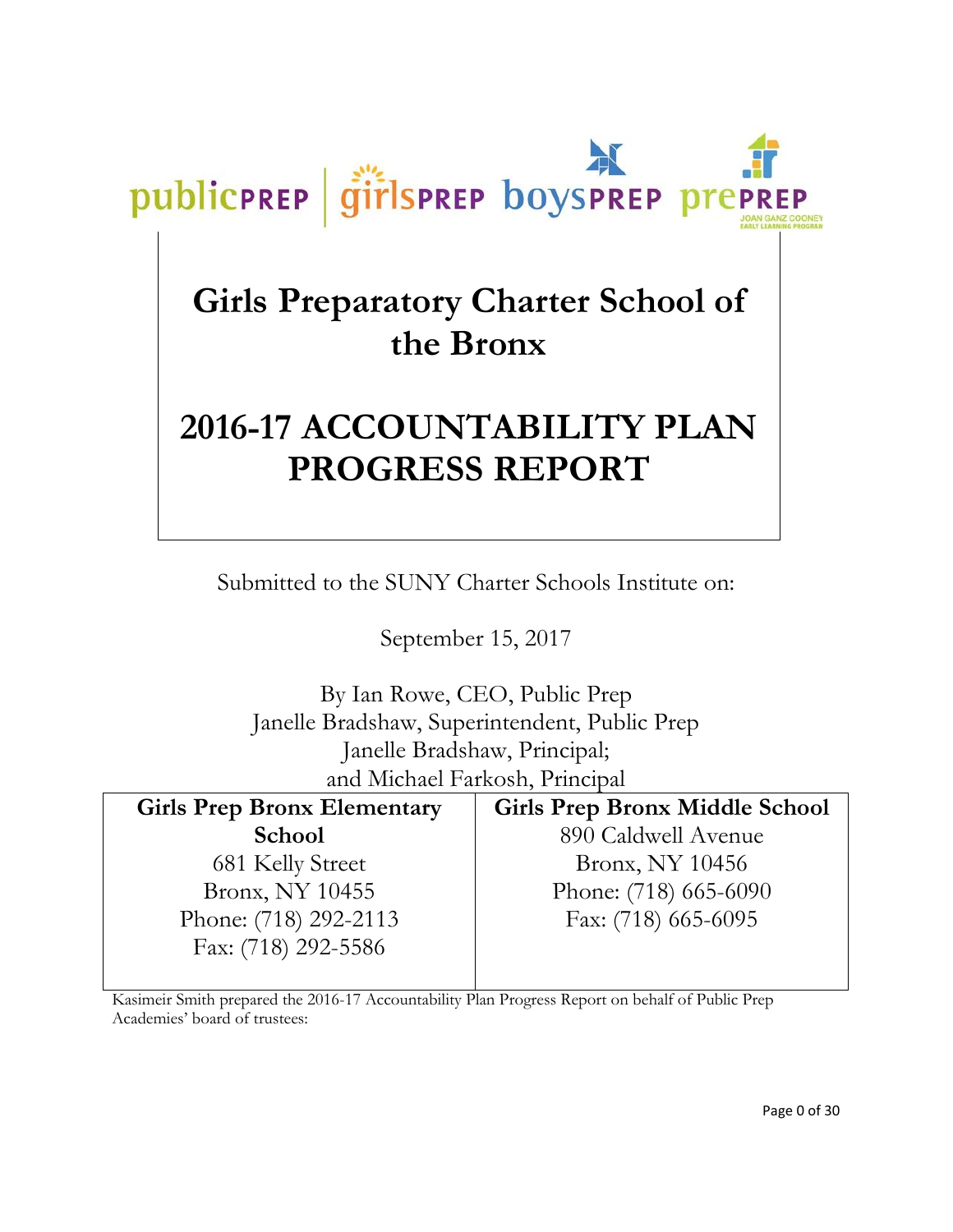| <b>Trustee Full Name</b> | <b>Board Affiliation</b>                                    |
|--------------------------|-------------------------------------------------------------|
| H. Melvin Ming           | <b>Public Preparatory Academies</b>                         |
| Laura Weil               | <b>Public Preparatory Academies</b>                         |
| Lauren Frank             | <b>Public Preparatory Academies</b>                         |
| Mary Claire Ryan         | <b>Public Preparatory Academies</b>                         |
| Nicole Kail Greene       | <b>Public Preparatory Academies</b>                         |
| Nicole Pullen Ross       | <b>Public Preparatory Academies</b>                         |
| R. Boykin Curry          | <b>Public Preparatory Academies</b>                         |
| Ramsey Lyons             | <b>Public Preparatory Academies</b>                         |
| Bryan Lawrence           | <b>Public Preparatory Network</b>                           |
| Dominique Schulte        | <b>Public Preparatory Network</b>                           |
| <b>Gregory Jones</b>     | <b>Public Preparatory Network</b>                           |
| Margery Mayer            | <b>Public Preparatory Network</b>                           |
| Mark Diker               | <b>Public Preparatory Network</b>                           |
| Philip O. Brandes        | <b>Public Preparatory Network</b>                           |
| <b>Eric Grannis</b>      | Public Preparatory Network and Public Preparatory Academies |
| Paul A. Vermylen, Jr.    | Public Preparatory Network and Public Preparatory Academies |

**Janelle Bradshaw has served as the interim Principal of Girls Preparatory Charter School of the Bronx (grades K-5) since 2017.**

**Michael Farkosh served as resident Principal of Girls Preparatory Charter School of the Bronx (grades 6-8) in 2016-17, and assumed the full duties of Principal in July 2017.**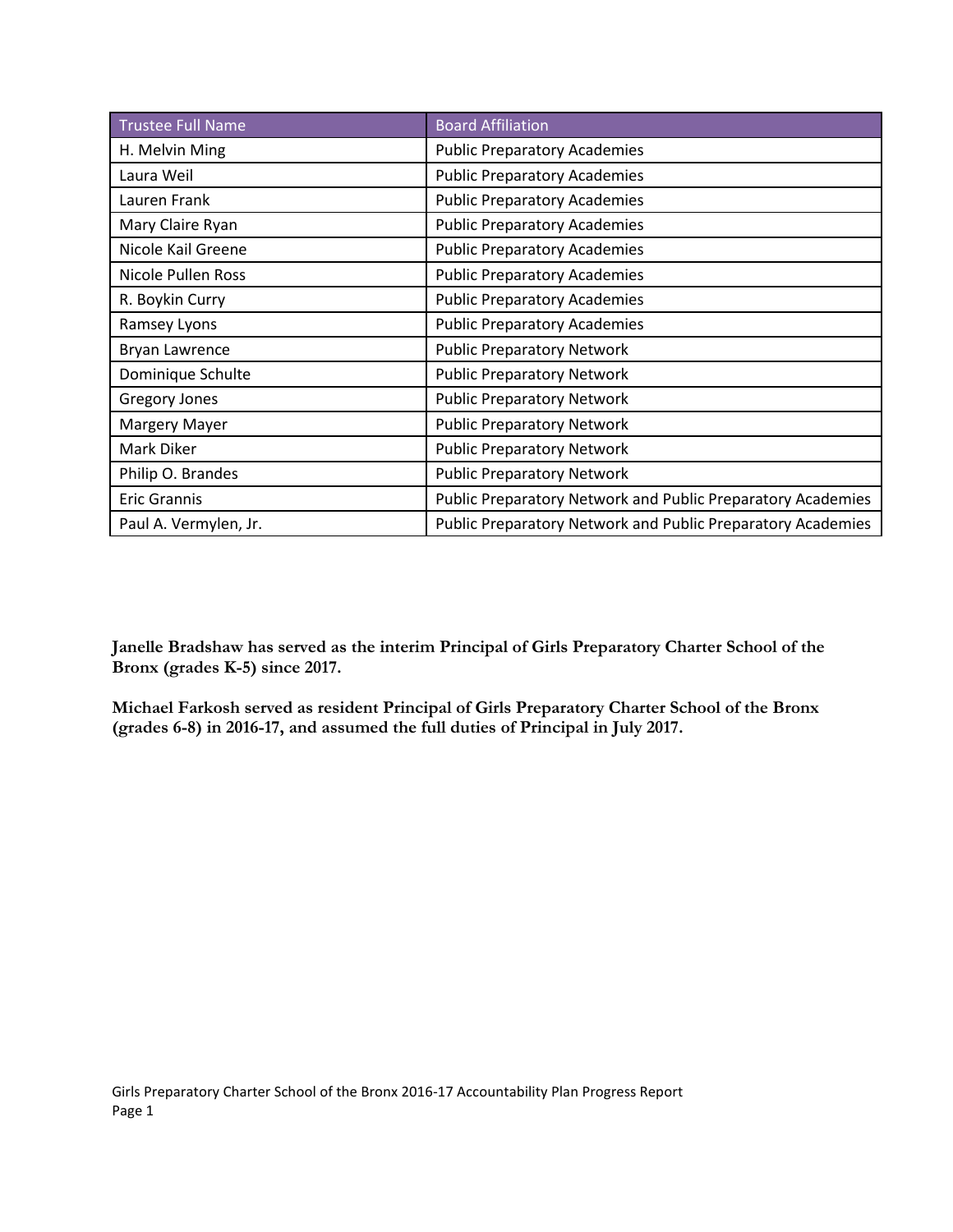# **INTRODUCTION**

Girls Prep Bronx opened in 2009 and serves grades PreK-5. Girls Prep Bronx is part of the Public Prep Network. Public Prep is a nonprofit organization that develops high-quality Universal Pre-Kindergarten and single-sex elementary and middle public schools that pursue excellence through continuous learning and evidence-based instruction. Our model is designed to empower each student to build strong character, demonstrate critical thinking, possess a core body of knowledge and be on a predictive path to earn a degree from a four-year university.

Our model recognizes the significance of starting early in building the self-expectation in students that they will attend and complete college and of providing a strong foundation to help get them there. Our contentrich interdisciplinary curriculum ensures students obtain knowledge, skills, and vocabulary related to English Language Arts, mathematics, history, geography, science, foreign language, and the arts. Furthermore, our schools aim to develop our students' work habits and individual talents by integrating the visual arts, music, athletics, and wellness into our curriculum.

Everything we do is designed to ensure students are prepared to graduate into New York City's top performing independent, parochial, and public schools in order to ensure they continue along the path to college completion.

Our core values are scholarship, merit, sisterhood and responsibility.

| School<br>Year | K  | 1  | $\overline{2}$ | 3  | $\overline{4}$ | 5  | 6   | 7   | 8  | $\Omega$ | 10 | 11 | 12 | Total |
|----------------|----|----|----------------|----|----------------|----|-----|-----|----|----------|----|----|----|-------|
| 2010-11        | 64 | 65 | 71             |    |                |    |     |     |    |          |    |    |    | 202   |
| 2011-12        | 72 | 74 | 74             | 73 |                |    |     |     |    |          |    |    |    | 293   |
| 2012-13        | 72 | 73 | 75             | 74 | 73             |    |     |     |    |          |    |    |    | 367   |
| 2013-14        | 72 | 75 | 75             | 72 | 75             | 76 |     |     |    |          |    |    |    | 445   |
| 2014-2015      | 73 | 76 | 75             | 73 | 75             | 75 | 103 |     |    |          |    |    |    | 550   |
| 2015-2016      | 77 | 75 | 74             | 74 | 77             | 75 | 108 | 104 |    |          |    |    |    | 664   |
| 2016-17        | 74 | 75 | 77             | 76 | 76             | 77 | 87  | 99  | 93 |          |    |    |    | 677   |

#### **School Enrollment by Grade Level and School Year**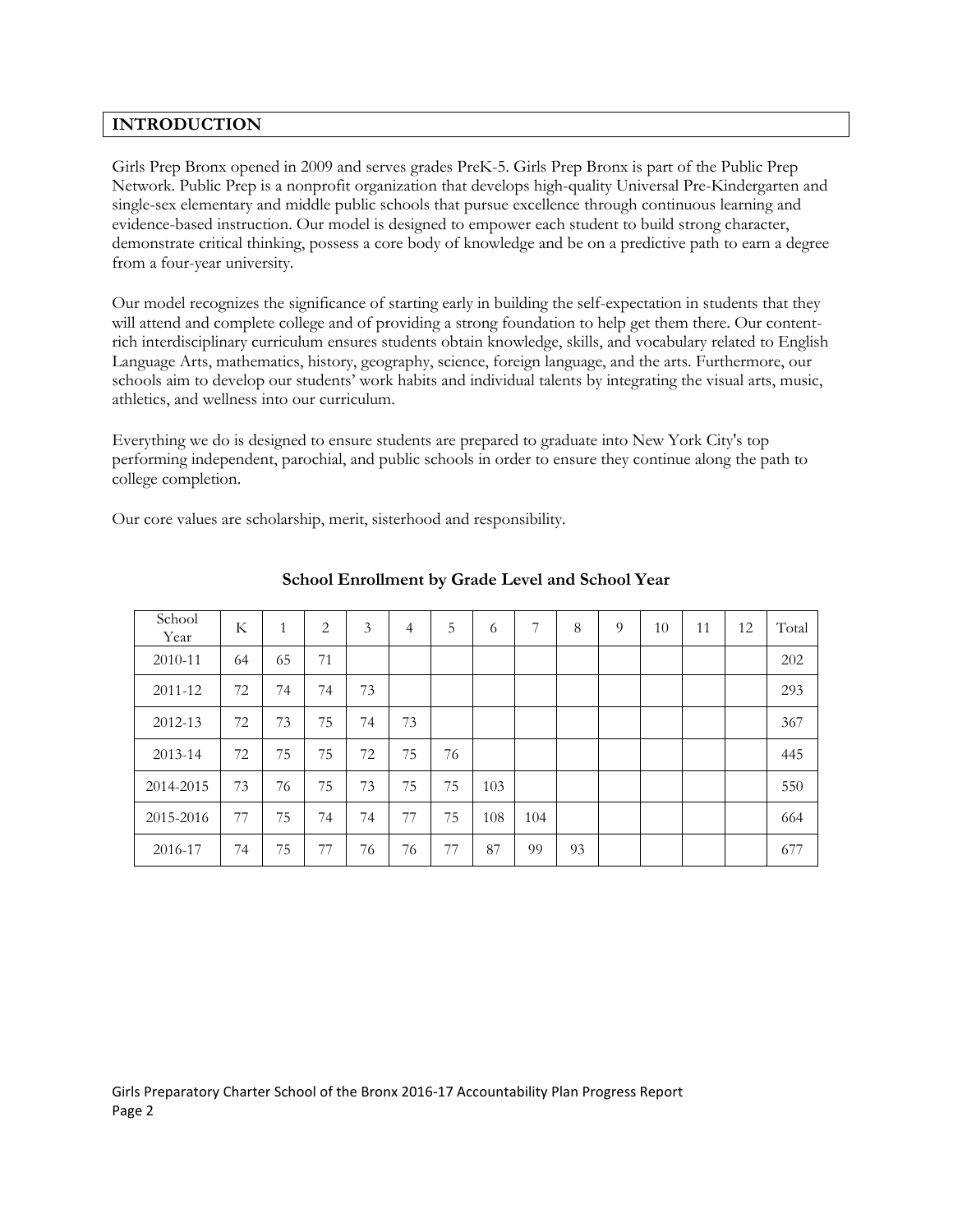# **ENGLISH LANGUAGE ARTS**

#### **Goal 1: English Language Arts**

Students will become proficient readers of the English language.

GPCSBX uses a balanced literacy approach in conjunction with the Common Core State Standards (CCSS) as a foundation for planning and instruction. Each integrated literacy block is approximately 110 minutes long at the elementary school and 90 minutes long at the middle school and includes both reading and writing instruction and practice opportunities. Teachers use a lesson format that follows a predictable structure – Warm-Up, Teach, guided practice, Independent Practice, Connect – so that students know what to expect and what is expected of them at each part of the lesson.

GPCSBX students gain the benefits of the workshop model by learning to communicate in a positive and collaborative climate, apply knowledge through meaningful communication about what they have read, selfmonitor through independent reading goals, and practice and master skills and standards by incorporating teacher and student feedback.

Teachers are trained and expected to monitor literacy growth using STEP, which is a research-based formative assessment, data management, and professional development system that has been proven to significantly improve student achievement in literacy. STEP assesses children's literacy skills, provides key data to educators, and trains teachers how to interpret that data in a way that moves children reliably through a 13-level system toward reading proficiency. Students also complete writing diagnostics tied to the units of instruction. Teachers use regular unit assessments in grades 2-5 to monitor student performance and progress.

Assessment tools like the NWEA MAP assessment and unit assessments are used strategically by the principals, department chairs, reading specialists, and our network-level Chief Data and and Technology Officer to ensure that immediate re-teach and intervention of ELA skills is incorporated into the daily plans, as well as six week intervention plans. Additionally, the ongoing data informs our RTI (response to intervention) process, a network wide model that targets students for enrichment and/or intervention.

While GPCSBX is committed to incorporating the programs that build strong foundations and embed higher order critical thinking, we also ensure rigor and high academic expectations through standardization and structure. For example, we have developed standardized practices for grading and evaluating student work as well as for small group instruction and Response to Intervention process and criteria.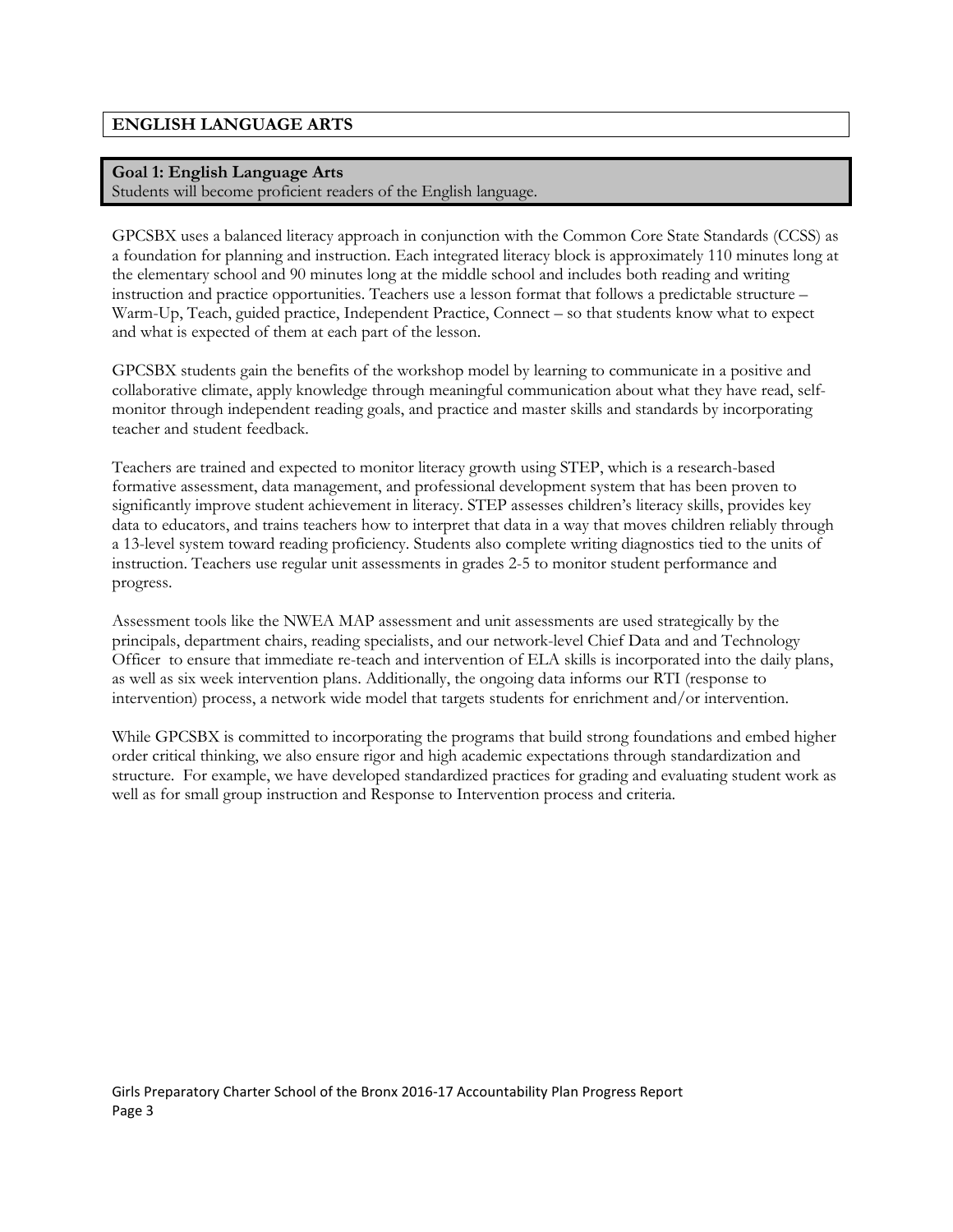#### **Goal 1: Absolute Measure** Each year, 75 percent of all tested students enrolled in at least their second year will perform at proficiency on the New York State English language arts examination for grades 3-8.

# **Method**

The school administered the New York State Testing Program English language arts assessment to students in 3<sup>rd</sup> through 7<sup>th</sup> grade in April 2016. Each student's raw score has been converted to a gradespecific scaled score and a performance level.

The table below summarizes participation information for this year's test administration. The table indicates total enrollment and total number of students tested. It also provides a detailed breakdown of those students excluded from the exam. Note that this table includes all students according to grade level, even if they have not enrolled in at least their second year.

| Total<br>Grade<br>Tested |     |                   | Total Enrolled |        |     |
|--------------------------|-----|-------------------|----------------|--------|-----|
|                          |     | IEP<br><b>ELL</b> |                | Absent |     |
| 3                        | 76  |                   |                |        | 74  |
|                          | 75  |                   |                | 2      | 77  |
| 5                        | 73  |                   |                |        | 75  |
|                          | 82  |                   |                |        | 108 |
| 7                        | 98  |                   |                |        | 104 |
| 8                        | 56  |                   |                |        | N/A |
| All                      | 490 |                   |                | 13     | 503 |

#### **2016-17 State English Language Arts Exam Number of Students Tested and Not Tested**

# **Results**

51% of Girls Prep Bronx students enrolled in at least their second year were proficient on the NYS English language arts examination.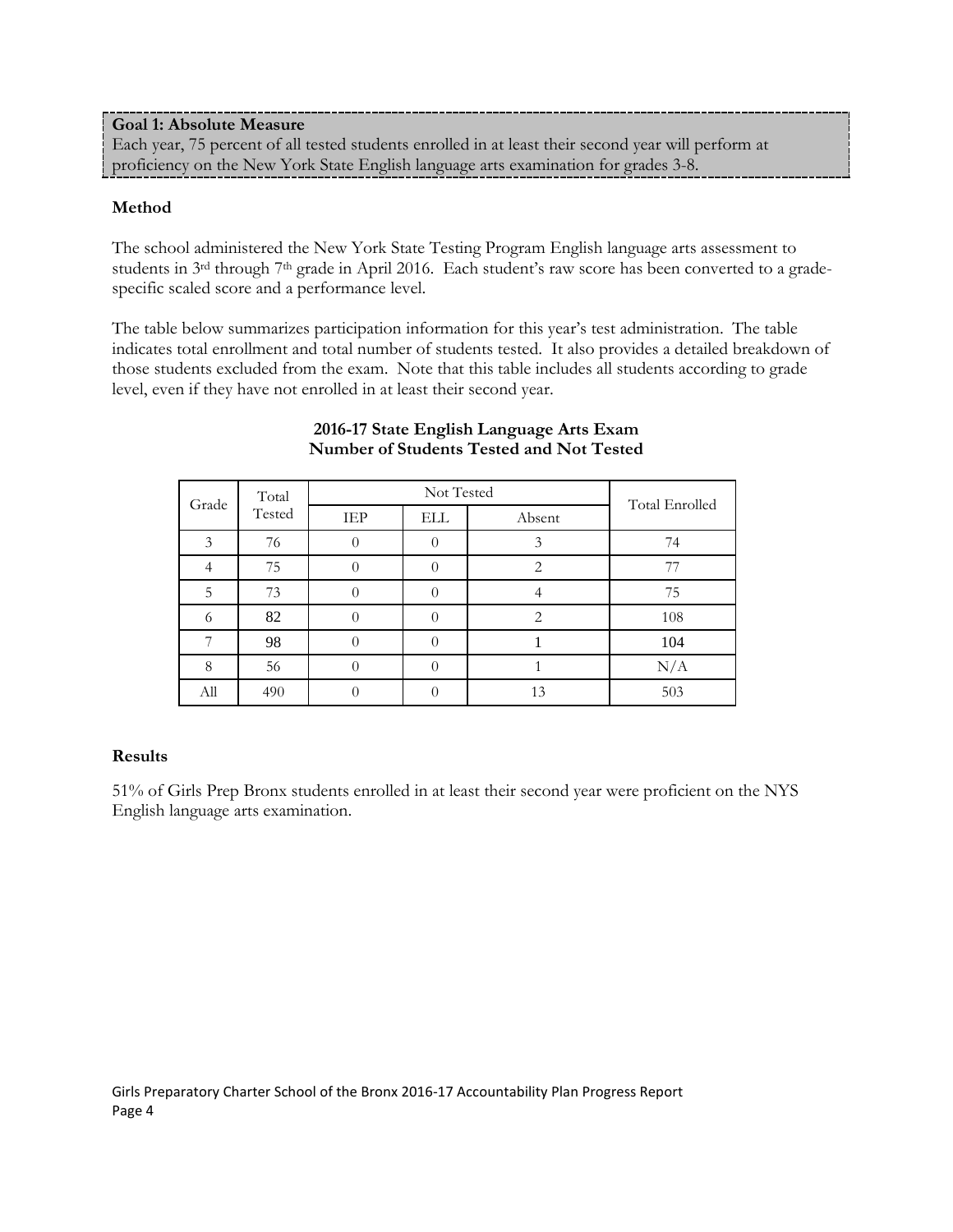|                |         | All Students | Enrolled in at least their Second<br>Year |        |  |
|----------------|---------|--------------|-------------------------------------------|--------|--|
| Grades         |         | Number       |                                           | Number |  |
|                | Percent | Tested       | Percent                                   | Tested |  |
| 3              | 64%     | 76           | 68%                                       | 66     |  |
| $\overline{4}$ | $57\%$  | 75           | 55%                                       | 67     |  |
| 5              | 42%     | 73           | 45%                                       | 65     |  |
| 6              | 21%     | 82           | 21%                                       | 58     |  |
| 7              | 51%     | 98           | 52%                                       | 96     |  |
| 8              | 59%     | 56           | 58%                                       | 85     |  |
| All            | 49%     | 490          | 51%                                       | 437    |  |

# **Performance on 2016-17 State English Language Arts Exam By All Students and Students Enrolled in At Least Their Second Year**

# **Evaluation**

Girls Prep Bronx did not meet the accountability measure of 75 percent of students enrolled in at least their second year achieving proficiency. However, as the data in the following sections demonstrates, Girls Prep Bronx students made growth, and also outperformed their host district. Accordingly, we believe the data indicates that Girls Prep is on a predictive path to meeting the goal of 75 percent proficiency in the future.

#### **Additional Evidence**

The below table indicates that the percentage of students in at least their second year achieving proficiency increased by 8% from 2015-16 to 2016-17.

|                |         | Percent of Students Enrolled in At Least Their Second Year Achieving Proficiency |         |                  |             |                  |         |                  |  |
|----------------|---------|----------------------------------------------------------------------------------|---------|------------------|-------------|------------------|---------|------------------|--|
| Grade          |         | $2013 - 14$                                                                      | 2014-15 |                  | $2015 - 16$ |                  | 2016-17 |                  |  |
|                | Percent | Number<br>Tested                                                                 | Percent | Number<br>Tested | Percent     | Number<br>Tested | Percent | Number<br>Tested |  |
| 3              | 29%     | 70                                                                               | 38%     | 69               | 33%         | 67               | 64%     | 76               |  |
| $\overline{4}$ | 30%     | 63                                                                               | 26%     | -66              | 61%         | 71               | 57%     | 75               |  |
| 5              | 33%     | 57                                                                               | 28%     | 72               | 29%         | 68               | 42%     | 73               |  |
| 6              | N/A     | N/A                                                                              | $32\%$  | -66              | 33%         | 63               | 21%     | 82               |  |
| 7              | N/A     | N/A                                                                              | N/A     | N/A              | $44\%$      | 97               | 51%     | 98               |  |
| 8              | N/A     | N/A                                                                              | N/A     | N/A              | N/A         | N/A              | 59%     | 56               |  |
| All            | 31%     | 190                                                                              | $31\%$  | 273              | 41%         | 366              | 49%     | 490              |  |

**English Language Arts Performance by Grade Level and School Year**

Girls Preparatory Charter School of the Bronx 2016-17 Accountability Plan Progress Report Page 5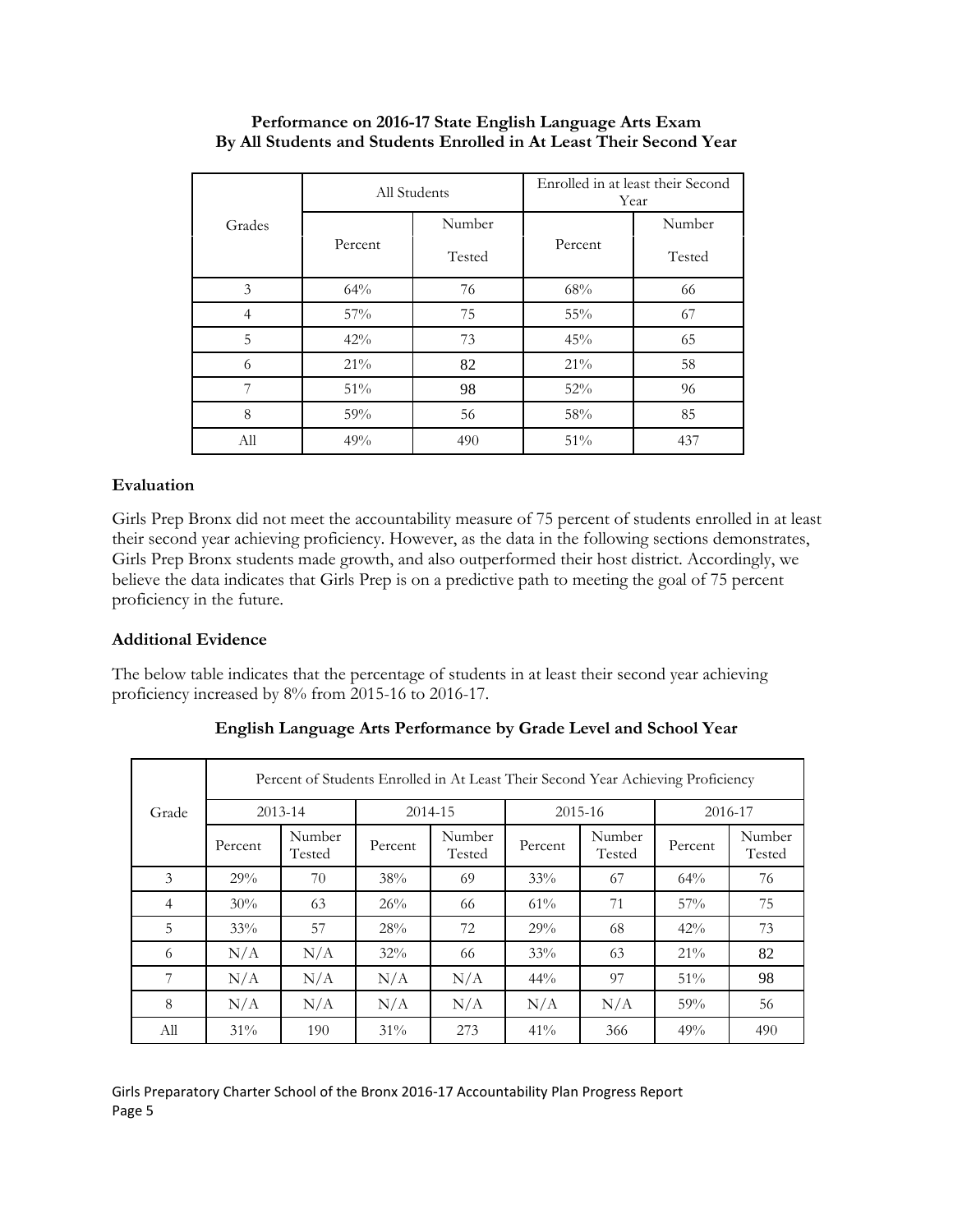### **Goal 1: Absolute Measure**

Each year, the school's aggregate Performance Level Index (PLI) on the State English language arts exam will meet the Annual Measurable Objective (AMO) set forth in the state's NCLB accountability system.

# **Method**

The federal No Child Left Behind law holds schools accountable for making annual yearly progress towards enabling all students to be proficient. As a result, the state sets an AMO each year to determine if schools are making satisfactory progress toward the goal of proficiency in the state's learning standards in English language arts. To achieve this measure, all tested students must have a Performance Level Index (PLI) value that equals or exceeds the 2015-16 English language arts AMO of 89. The PLI is calculated by adding the sum of the percent of all tested students at Levels 2 through 4 with the sum of the percent of all tested students at Levels 3 and 4. Thus, the highest possible PLI is 200.[1](#page-6-0)

# **Results**

Girls Prep Bronx's performance index for English language arts was 136 in the 2016-17 school year. This exceeds the AMO of 89.

| Number in | Percent of Students at Each Performance Level |                               |     |  |     |  |        |  |     |
|-----------|-----------------------------------------------|-------------------------------|-----|--|-----|--|--------|--|-----|
| Cohort    | Level 1                                       | Level 2<br>Level 3<br>Level 4 |     |  |     |  |        |  |     |
| 438       | 15%                                           |                               | 36% |  | 39% |  | $11\%$ |  |     |
|           |                                               |                               |     |  |     |  |        |  |     |
|           | РI                                            | $=$                           | 36  |  | 39  |  | 11     |  | 86  |
|           |                                               |                               |     |  | 39  |  |        |  | 50  |
|           |                                               |                               |     |  |     |  | PLI    |  | 136 |

#### **English Language Arts 2015-16 Performance Level Index (PLI)**

# **Evaluation**

Girls Prep Bronx exceeded the Annual Measurable Objective by 47 points in 2016-17.

<span id="page-6-0"></span>Girls Preparatory Charter School of the Bronx 2016-17 Accountability Plan Progress Report Page 6  $<sup>1</sup>$  In contrast to SED's Performance Index, the PLI does not account for year-to-year growth toward proficiency.</sup>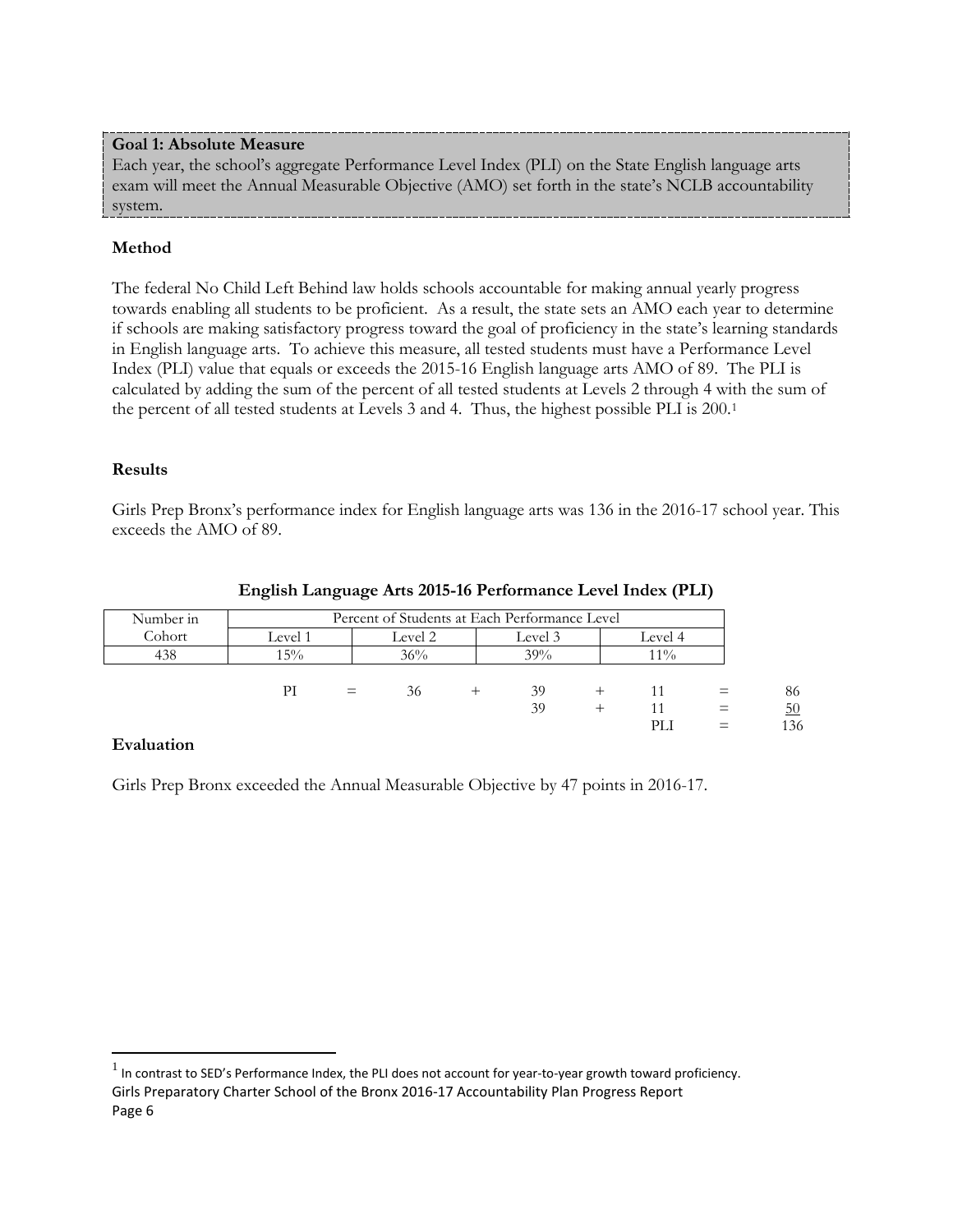# **Goal 1: Comparative Measure**

Each year, the percent of all tested students who are enrolled in at least their second year and performing at proficiency on the state English language arts exam will be greater than that of all students in the same tested grades in the local school district.

# **Method**

A school compares tested students enrolled in at least their second year to all tested students in the surrounding public school district. Comparisons are between the results for each grade in which the school had tested students in at least their second year at the school and the total result for all students at the corresponding grades in the school district.[2](#page-7-0) **Results**

Students enrolled in at least their second year at Girls Prep Bronx outperformed those in their host district, NYC Community District 8.

|                |           | Percent of Students at Proficiency                           |                         |               |  |  |  |  |  |  |
|----------------|-----------|--------------------------------------------------------------|-------------------------|---------------|--|--|--|--|--|--|
| Grade          |           | Charter School Students In At.<br>Least 2 <sup>nd</sup> Year | All District 8 Students |               |  |  |  |  |  |  |
|                | Percent   | Number Tested                                                |                         | Number Tested |  |  |  |  |  |  |
| 3              | 64%       | 76                                                           | 30%                     | 2085          |  |  |  |  |  |  |
| $\overline{4}$ | 57%       | 75                                                           | 29%                     | 2140          |  |  |  |  |  |  |
| 5              | 42%       | 73                                                           | 24%                     | 2164          |  |  |  |  |  |  |
| 6              | $21\%$    | 82                                                           | 20%                     | 2114          |  |  |  |  |  |  |
| 7              | 51%       | 98                                                           | 29%                     | 1898          |  |  |  |  |  |  |
| 8              | 56<br>59% |                                                              | 38%                     | 2040          |  |  |  |  |  |  |
| All            | 49%       | 490                                                          | 27%                     | 12441         |  |  |  |  |  |  |

# **2016-17 State English Language Arts Exam Charter School and District Performance by Grade Level**

# **Evaluation**

Girls Prep Bronx met the accountability measure requiring that the proportion of all students who are enrolled in at least their second year and performing at proficiency on the state English language arts exam be greater than that of all students in the same tested grades in the local school district.

# **Additional Evidence**

#### <span id="page-7-0"></span> $\frac{1}{2}$  $\overline{2}$

Girls Preparatory Charter School of the Bronx 2016-17 Accountability Plan Progress Report Page 7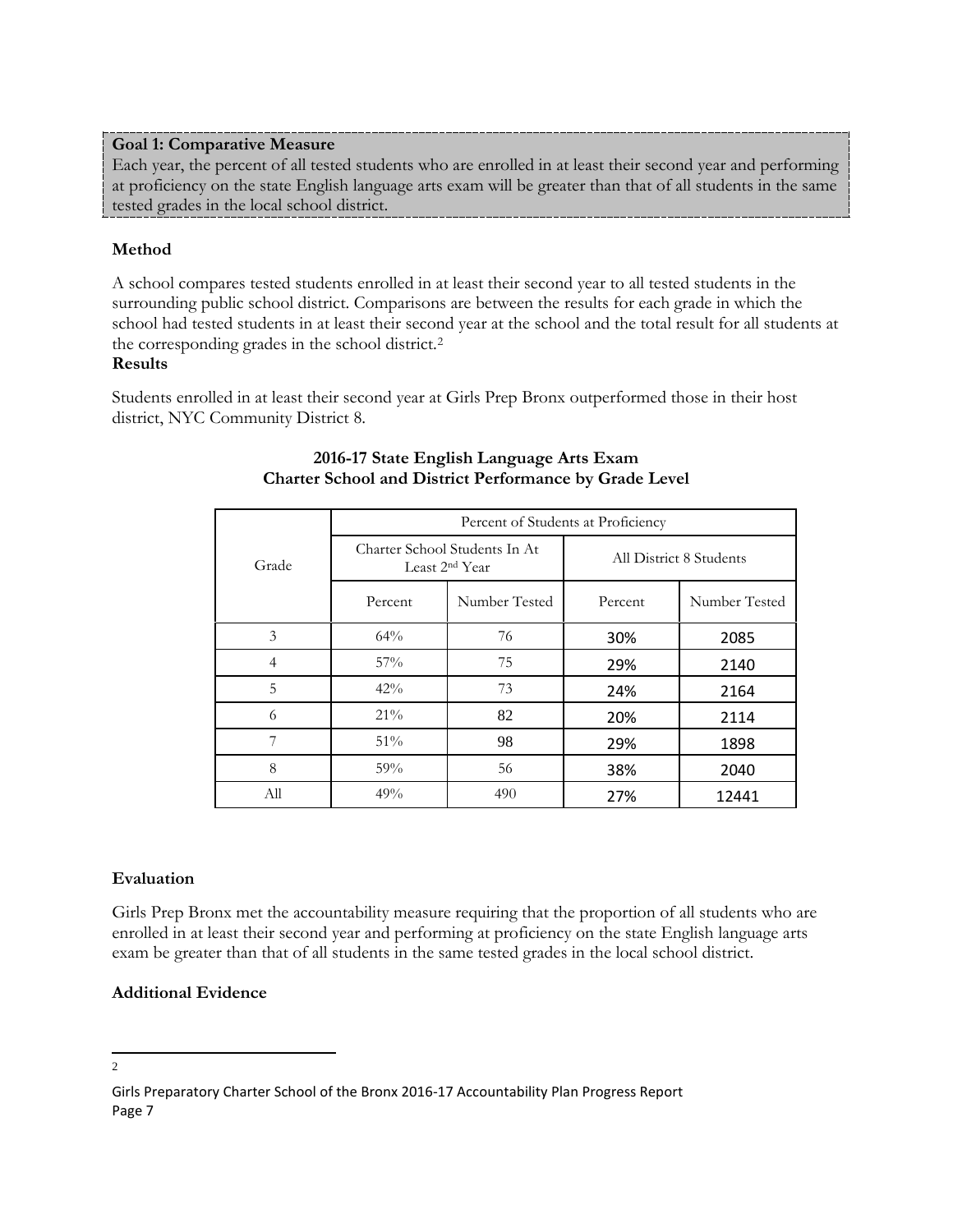The below table demonstrates that Girls Prep Bronx students has outperformed the students of the school's host district, District 8, in each of the last 4 years.

|                |                               | Percent of Students Enrolled in at Least their Second Year Who Are at Proficiency Compared<br>to Local District Students |                               |            |                               |             |                               |            |  |
|----------------|-------------------------------|--------------------------------------------------------------------------------------------------------------------------|-------------------------------|------------|-------------------------------|-------------|-------------------------------|------------|--|
| Grade          |                               | $2013 - 14$                                                                                                              | 2014-15                       |            |                               | $2015 - 16$ | 2016-17                       |            |  |
|                | Girls<br>Prep<br><b>Bronx</b> | District 8                                                                                                               | Girls<br>Prep<br><b>Bronx</b> | District 8 | Girls<br>Prep<br><b>Bronx</b> | District 8  | Girls<br>Prep<br><b>Bronx</b> | District 8 |  |
| 3              | 29%                           | 20%                                                                                                                      | 38%                           | 19%        | 33%                           | 28%         | 64%                           | 30%        |  |
| $\overline{4}$ | 30%                           | 20%                                                                                                                      | 26%                           | $21\%$     | 61%                           | 31%         | 57%                           | 29%        |  |
| 5              | 33%                           | 18%                                                                                                                      | 28%                           | 20%        | 29%                           | 24%         | 42%                           | 24%        |  |
| 6              | N/A                           | N/A                                                                                                                      | 32%                           | 19%        | 33%                           | 20%         | $21\%$                        | 20%        |  |
| 7              | N/A                           | N/A                                                                                                                      | N/A                           | N/A        | $44\%$                        | 24%         | 51%                           | 29%        |  |
| 8              | N/A                           | N/A                                                                                                                      | N/A                           | N/A        | N/A                           | N/A         | 59%                           | 38%        |  |
| All            | 31%                           | 19%                                                                                                                      | $31\%$                        | 20%        | 41%                           | 26%         | 49%                           | 27%        |  |

# **English Language Arts Performance of Charter School and Local District by Grade Level and School Year**

# **Goal 1: Comparative Measure**

Each year, the school will exceed its predicted level of performance on the state English language arts exam by an Effect Size of 0.3 or above (performing higher than expected to a small degree) according to a regression analysis controlling for students eligible for economically disadvantaged students among all public schools in New York State[.3](#page-8-0)

# **Method**

The Charter Schools Institute conducts a Comparative Performance Analysis, which compares the school's performance to demographically similar public schools state-wide. The Institute uses a regression analysis to control for the percentage of economically disadvantaged students among all public schools in New York State. The Institute compares the school's actual performance to the predicted performance of public schools with a similar economically disadvantaged percentage. The difference between the schools' actual and predicted performance, relative to other schools with similar economically disadvantaged statistics, produces an Effect Size. An Effect Size of 0.3 or performing higher than expected to a small degree is the requirement for achieving this measure.

Given the timing of the state's release of economically disadvantaged data and the demands of the data analysis, the 2016-17 analysis is not yet available. This report contains 2015-16 results, the most recent Comparative Performance Analysis available.

<span id="page-8-0"></span> <sup>3</sup> The Institute will continue using *economically disadvantaged* instead of *eligibility for free lunch* as the demographic variable in 2013-14. Schools should report previous year's results using reported free-lunch statistics.

Girls Preparatory Charter School of the Bronx 2016-17 Accountability Plan Progress Report Page 8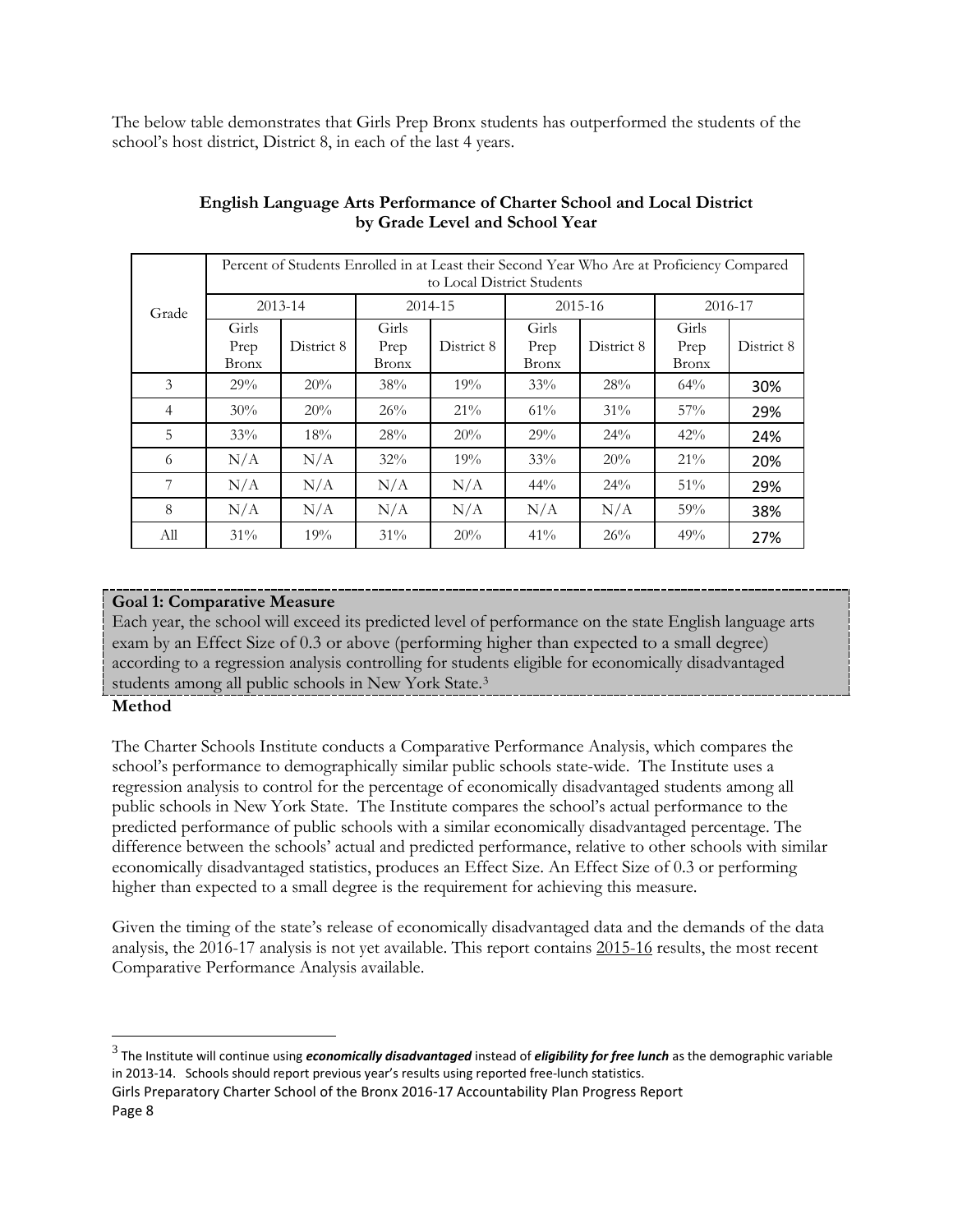#### **Results**

# In 2015-16, Girls Prep Bronx's aggregate effect size in English language arts was 0.77 2015-16 **English Language Arts Comparative Performance by Grade Level**

| Grade | <b>Percent of</b><br><b>Economically</b><br><b>Disadvantaged</b> | <b>Percent of Students</b><br><b>Number of</b><br>at Proficiency<br><b>Students</b> |               |                  | <b>Difference</b><br>between Actual | <b>Effect Size</b> |  |
|-------|------------------------------------------------------------------|-------------------------------------------------------------------------------------|---------------|------------------|-------------------------------------|--------------------|--|
|       | <b>Students</b>                                                  | <b>Tested</b>                                                                       | <b>Actual</b> | <b>Predicted</b> | and Predicted                       |                    |  |
| з     | 82.9                                                             | 72                                                                                  | 32            | 31.3             | 0.7                                 | 0.04               |  |
|       | 88.3                                                             | 73                                                                                  | 59            | 27.2             | 31.8                                | 1.79               |  |
|       | 90.8                                                             | 73                                                                                  | 27            | 19.9             | 7.1                                 | 0.47               |  |
| 6     | 82.6                                                             | 103                                                                                 | 30            | 23.2             | 6.8                                 | 0.42               |  |
|       | 75.7                                                             | 99                                                                                  | 44            | 25.8             | 18.2                                | 1.11               |  |
| 8     |                                                                  |                                                                                     |               |                  |                                     |                    |  |
| All   | 83.4                                                             | 420                                                                                 | 38.2          | 25.3             | 12.9                                | 0.77               |  |
|       |                                                                  |                                                                                     |               |                  |                                     |                    |  |

| <b>School's Overall Comparative Performance:</b> |  |  |  |  |  |  |
|--------------------------------------------------|--|--|--|--|--|--|
| Higher than expected to a meaningful degree      |  |  |  |  |  |  |

#### **Evaluation**

In 2015-16, Girls Prep met this accountability plan goal. Girls Prep's effect size is not yet available for 2016-17, the year relevant to this analysis.

#### **Additional Evidence**

Girls Prep Bronx's effect size remained the same between 2014-15 and 2015-16. Our improvements to curriculum, instruction, and data use make us confident that we will continue to produce strong results in the future.

| School<br>Year | Grades | Percent<br>Eligible for<br>Free Lunch | Number<br>Tested | Actual | Predicted | Effect<br>Size |
|----------------|--------|---------------------------------------|------------------|--------|-----------|----------------|
| 2010-11        | N/A    | N/A                                   | N/A              | N/A    | N/A       | N/A            |
| 2011-12        | $K-3$  | 73.7                                  | 72               | 30.6   | 42.3      | $-0.73$        |
| 2012-13        | $K-4$  | 90.0                                  | 147              | 23.3   | 17.6      | 0.47           |
| $2013 - 14$    | $K-5$  | 84.5                                  | 222              | 30.0   | 20.9      | 0.69           |
| 2014-15        | $K-6$  | 84.5                                  | 325              | 29     | 18.8      | 0.77           |
| 2015-16        | $K-7$  | 83.4                                  | 420              | 38.2   | 12.9      | 0.77           |

### **English Language Arts Comparative Performance by School Year**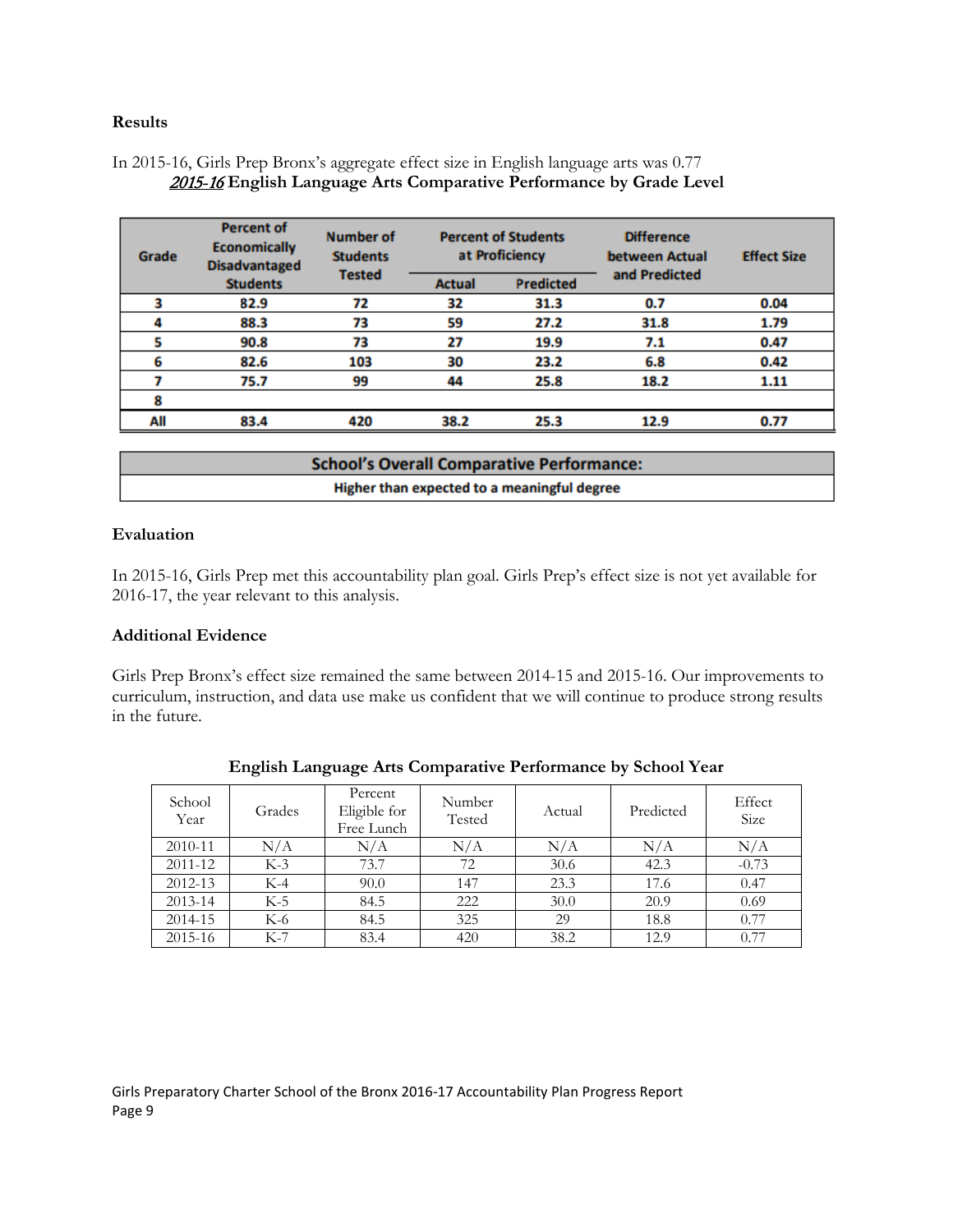#### **Goal 1: Growth Measure[4](#page-10-0)**

Each year, under the state's Growth Model, the school's mean unadjusted growth percentile in English language arts for all tested students in grades 4-8 will be above the state's unadjusted median growth percentile.

# **Method**

This measure examines the change in performance of the same group of students from one year to the next and the progress they are making in comparison to other students with the same score in the previous year. The analysis only includes students who took the state exam in 2016-17 and also have a state exam score from 2015-16 including students who were retained in the same grade. Students with the same 2015-16 score are ranked by their 2016-17 score and assigned a percentile based on their relative growth in performance (student growth percentile). Students' growth percentiles are aggregated school-wide to yield a school's mean growth percentile. In order for a school to perform above the statewide median, it must have a mean growth percentile greater than 50.

#### **Results**

In 2016-17, Girls Prep Bronx's mean unadjusted growth percentile was 51. This is higher than the state's unadjusted median growth percentile of 50.0

|       | <b>Mean Growth Percentile</b> |           |  |  |  |
|-------|-------------------------------|-----------|--|--|--|
| Grade | School                        | Statewide |  |  |  |
|       |                               | Median    |  |  |  |
|       | 62                            | 50.0      |  |  |  |
| 5     | 43                            | 50.0      |  |  |  |
| 6     | 45                            | 50.0      |  |  |  |
|       | 58                            | 50.0      |  |  |  |
| 8     | 48                            | 50.0      |  |  |  |
| ΑIΙ   | 51                            | 50.0      |  |  |  |

#### **2016-17 English Language Arts Mean Growth Percentile by Grade Level**

#### **Evaluation**

In 2016-17, Girls Prep Bronx met this accountability plan goal.

<span id="page-10-0"></span> $\frac{1}{4}$  $\overline{4}$ 

Girls Preparatory Charter School of the Bronx 2016-17 Accountability Plan Progress Report Page 10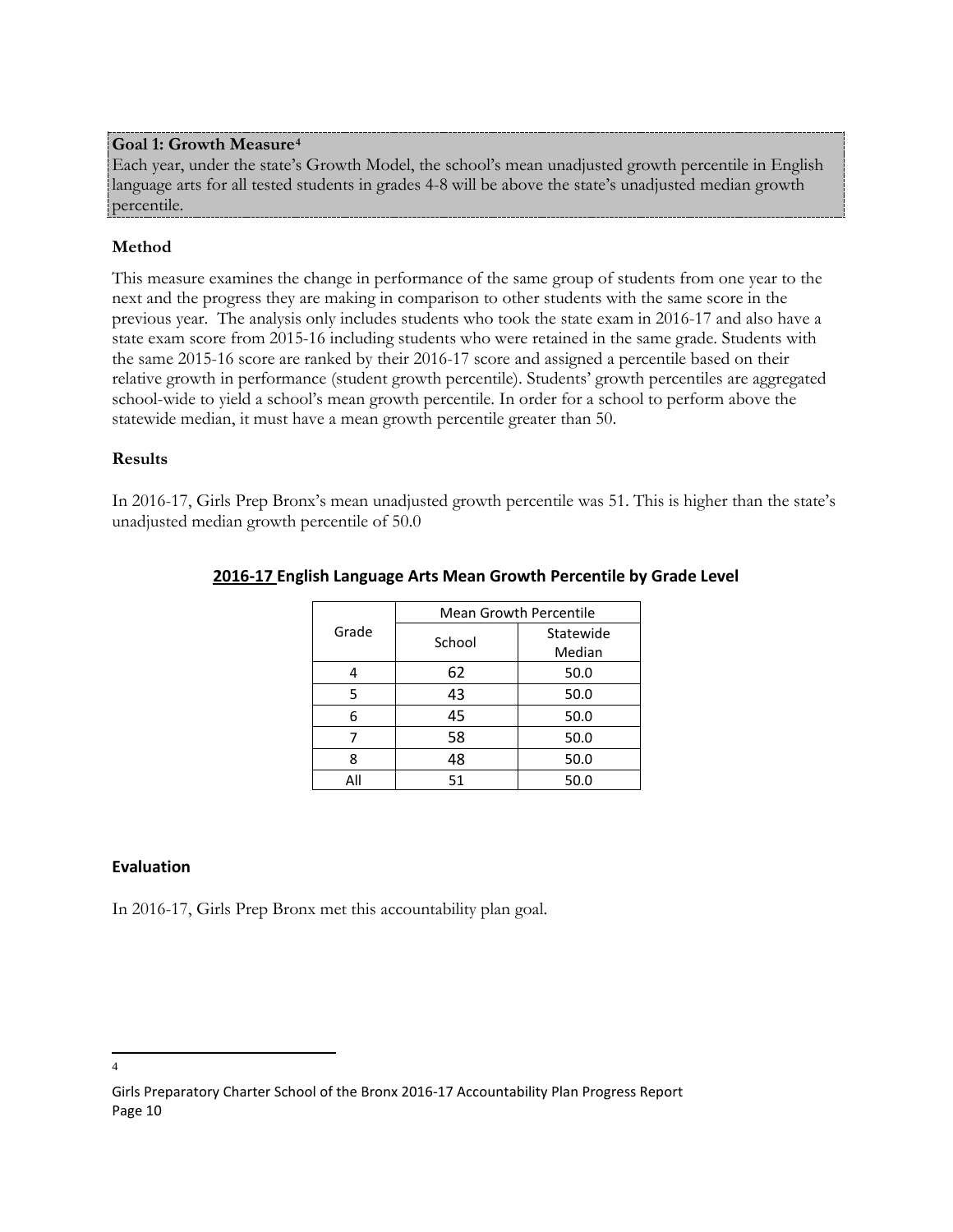| Grad | <b>Mean Growth Percentile</b> |         |         |         |  |  |  |
|------|-------------------------------|---------|---------|---------|--|--|--|
| e    | 2013-13                       | 2014-15 | 2015-16 | 2016-17 |  |  |  |
| 4    |                               | 40.5    | 59      | 62      |  |  |  |
| 5    |                               | 54      | 50      | 43      |  |  |  |
| 6    |                               | 58      | 46      | 45      |  |  |  |
| 7    |                               | N/A     | 55      | 58      |  |  |  |
| 8    |                               | N/A     | N/A     | 48      |  |  |  |
| All  |                               | 51      | 52      | 51      |  |  |  |

#### **English Language Arts Mean Growth Percentile by Grade Level and School Year**

#### **Summary of the English Language Arts Goal**

We are committed to providing the resources needed for our students to become proficient readers of the English language. Girls Prep Bronx is committed to a culture of continuous improvement where student achievement and success has no limit.

In 2016-17, Girls Prep Bronx achieved 4 out of the 5 possible measures for evaluation. Below we have outlined an action plan to implement in the coming year. This plan includes programs and processes that have proven to be successful and new strategies that address our observable gaps.

Like the overwhelming majority of charter schools in New York City, Girls Prep did not meet the goal of 75 percent proficiency in 2016-17. However, our outstanding growth data gives us confidence that we are on a predictive path to attaining that goal in the future.

| Type        | Measure                                                                                                                                                                                                                                                                                                                                                                                    | <b>Outcome</b>  |
|-------------|--------------------------------------------------------------------------------------------------------------------------------------------------------------------------------------------------------------------------------------------------------------------------------------------------------------------------------------------------------------------------------------------|-----------------|
| Absolute    | Each year, 75 percent of all tested students who are enrolled in at least their<br>second year will perform at proficiency on the New York State English<br>language arts exam for grades 3-8.                                                                                                                                                                                             | Did Not Achieve |
| Absolute    | Each year, the school's aggregate Performance Level Index (PLI) on the state<br>English language arts exam will meet that year's Annual Measurable Objective<br>(AMO) set forth in the state's NCLB accountability system.                                                                                                                                                                 | Achieved        |
| Comparative | Each year, the percent of all tested students who are enrolled in at least their<br>second year and performing at proficiency on the state English language arts<br>exam will be greater than that of students in the same tested grades in the local<br>school district.                                                                                                                  | Achieved        |
| Comparative | Each year, the school will exceed its predicted level of performance on the<br>state English language arts exam by an Effect Size of 0.3 or above (performing<br>higher than expected to a small degree) according to a regression analysis<br>controlling for economically disadvantaged students among all public schools<br>in New York State. (Using 2012-13 school district results.) | Achieved        |
| Growth      | Each year, under the state's Growth Model the school's mean unadjusted<br>growth percentile in English language arts for all tested students in grades 4-8<br>will be above the state's unadjusted median growth percentile.                                                                                                                                                               | Achieved        |

Girls Preparatory Charter School of the Bronx 2016-17 Accountability Plan Progress Report Page 11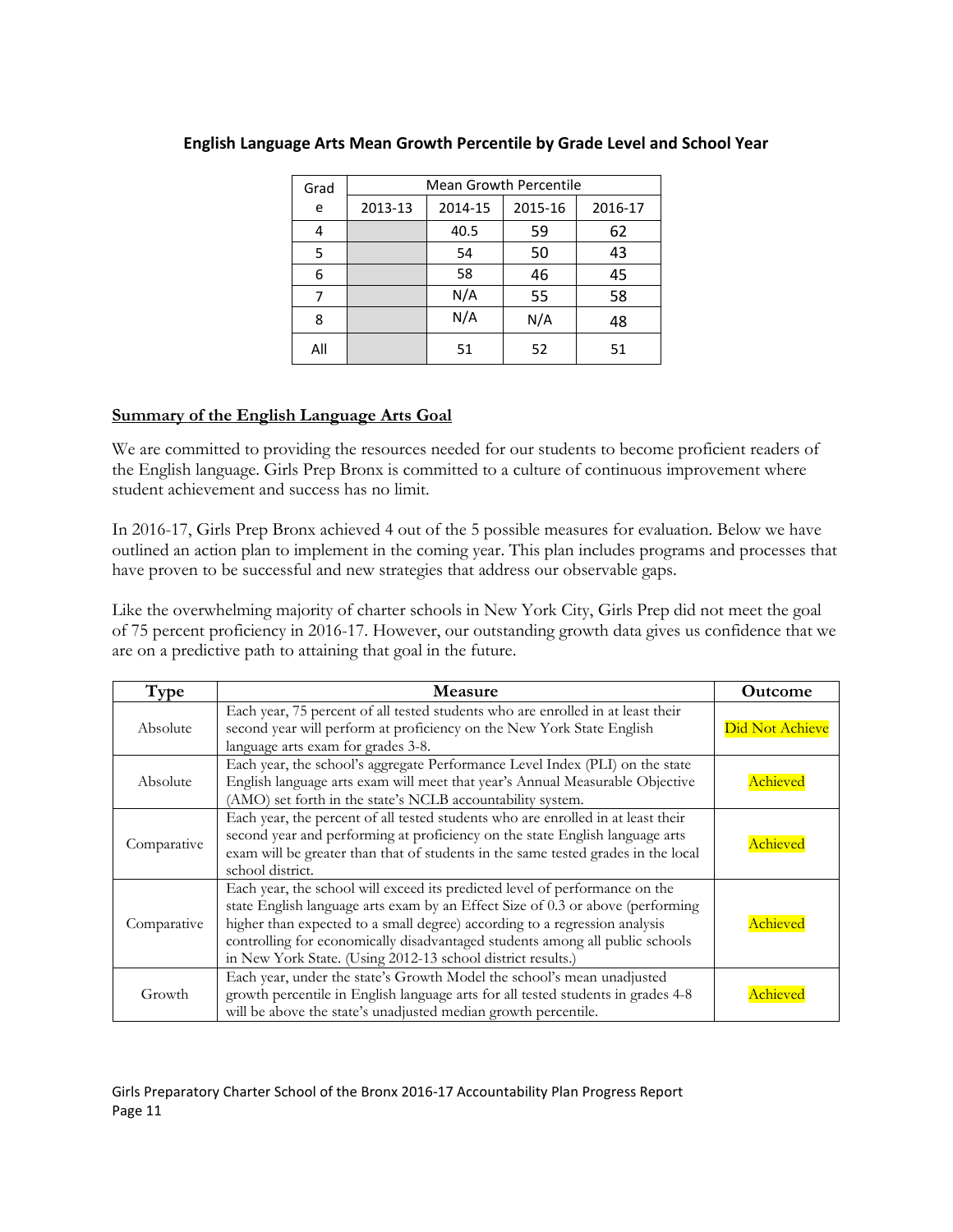#### **Action Plan**

# **Curriculum**

During the charter period, Girls Prep faculty worked diligently with peer faculty across the Public Prep Network to improve the quality and consistency of the ELA curriculum. The K-8 curriculum was constructed through a combination of upgrading the strongest of the units that were already in use, and bringing in high quality external units from Success Academy, Expeditionary Learning and other schools with a strong track record of academic excellence. In 2016-17 teachers across the network implemented a common, standards-aligned ELA curriculum that is coherent in PreK-8, and that contains rich, rigorous texts representing a diverse body of knowledge. Each unit provides common components, including the ability to choose among a variety of rigorous texts, aligned assessments, clear enduring understandings, interdisciplinary connections, and detailed lesson guides for teachers to use, amend, or build upon. All standards, skills, scope and sequence, and end-of-unit assessments are shared in common across Public Prep schools, allowing schools to share instructional techniques and benchmark progress against their peers.

# **Instruction**

The second key lever to drive academic improvement is to continue to refine our coaching and observation processes. As the level of expectations of our students has increased, we have identified that our expectations for adult learning must also increase, and are providing additional levels of support and professional development opportunities to ensure successful and impactful instructional delivery. This year, Girls Prep's full-time instructional leaders include an ELA coach, a Director of Curriculum and Assessment at each campus, and our principals, who are our primary instructional leaders. All of these individuals will regularly observe teachers and provide instructional feedback. Grade team leaders will also conduct informal observations and peer observations. All observations will utilize the Danielson framework as our model of excellent teaching.

Girls Prep has invested in the TeachBoost platform to improve the quality of observation, coaching and evaluation. All teachers will receive a minimum of 15 short and 5 long classroom observations from their coach, which is the average reported by top-quartile schools on TNTP's Insight survey. Our coaching and observation program will also be supported through our partnership with TNTP. From the research literature on school improvement, we know that strong coaching and feedback is one of the highest-leverage strategies that a principal has to improve student achievement. TNTP will also organize Excellent School Visits to ensure our school leaders see best practice.

#### **Data & Assessment**

Girls Prep teachers and instructional leaders routinely collect and analyze a wide variety of qualitative and quantitative data in order to improve curriculum and instruction. Students are assessed using curricularaligned, performance-based assessments as measures of absolute performance. These rigorous assessments require synthesis and high-level application of knowledge from all subject areas. Student growth is measured using the NWEA MAP and STEP assessments. Throughout the year, students take interim assessments aligned with our scope and sequence in mathematics and in English Language Arts.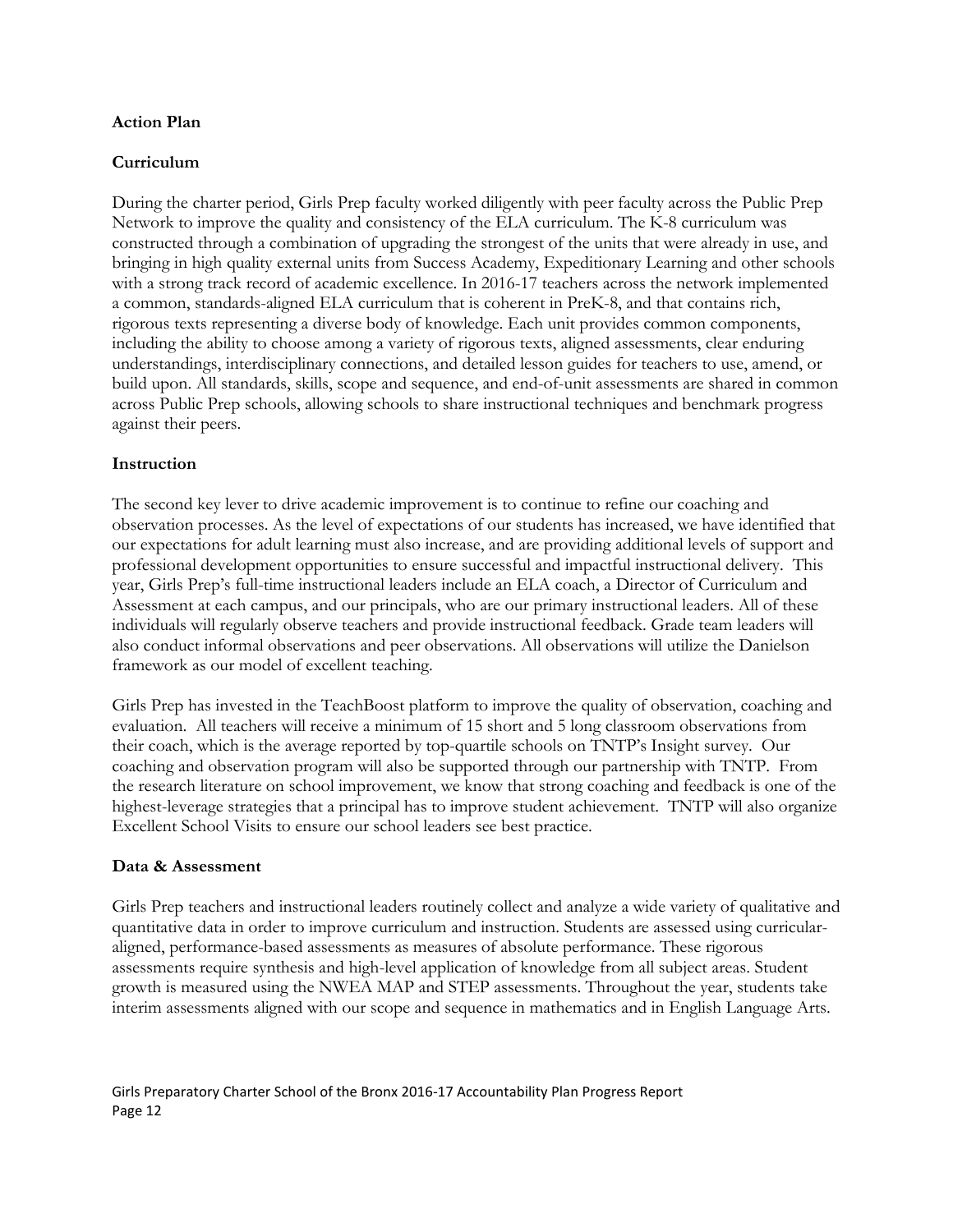# **Leadership**

To better support the Instruction, Curriculum and Assessment, Public Prep made important changes to strengthen the organization's central leadership team. To improve the support and supervision of principals, Public Prep unbundled some of the responsibilities of the CEO, putting day-to-day operations in the hands of the network's Academic Team. This department includes a superintendent, assistant superintendent of elementary schools, assistant superintendent middle schools, chief learning officer, chief data and technology officer, director of english language arts instruction, 3 ELA instructional coaches, director of math instruction, a math instructional coach, and a director of instructional technology.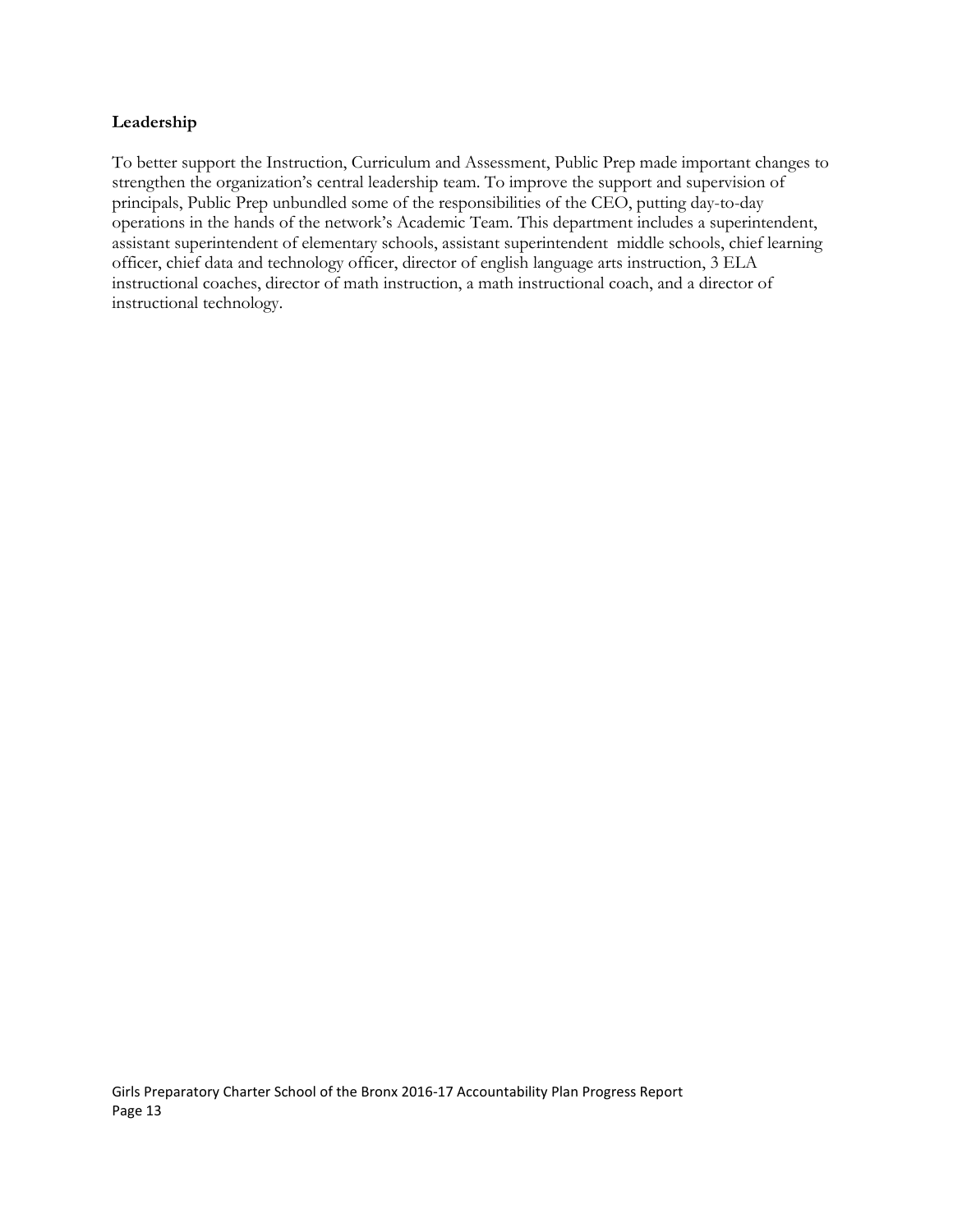# **MATHEMATICS**

#### **Goal 2: Mathematics**

Girls Prep Bronx students will demonstrate steady progress in the understanding and application of mathematical skills and concepts.

#### **Background**

At Girls Prep Bronx our goal is to offer a mathematically rich curriculum, providing students with opportunities to learn important mathematical concepts, skills, and procedures with deep understanding. Teachers draw from a variety of resources to engage students to think critically, problem solve, and master foundational skills including Investigations in Numbers, Data, and Space (Pearson), Contexts for Learning (Heinemann)**,** and Engage NY as the key curriculum resources.

Girls Prep students engage in at least 80 minutes of math instruction daily in the elementary school and 55 minutes in the middle school in the areas of operations and algebraic thinking, numbers and operation (base ten and fractions) geometry, and measurement and data. The use of math centers to develop and reinforce mathematical concepts and skills is a critical component of the math workshop. In addition to a math workshop, students participate in solving complex word problems during "Cognitively Guided Instruction" (CGI). CGI serves as a daily opportunity for students to deeply consider number relationships, to apply relationships to computation strategies, and to discuss and analyze their reasoning. CGI supports the development of efficient, flexible, meaningful, and accurate computation strategies.

#### **Goal 2: Absolute Measure**

Each year, 75 percent of all tested students enrolled in at least their second year will perform at proficiency on the New York State mathematics examination for grades 3-8.

#### **Method**

The school administered the New York State Testing Program mathematics assessment to students in 3rd through 7th grade in April 2017. Each student's raw score has been converted to a grade-specific scaled score and a performance level.

The table below summarizes participation information for this year's test administration. The table indicates total enrollment and total number of students tested. It also provides a detailed breakdown of those students excluded from the exam. Note that this table includes all students according to grade level, even if they have not enrolled in at least their second year.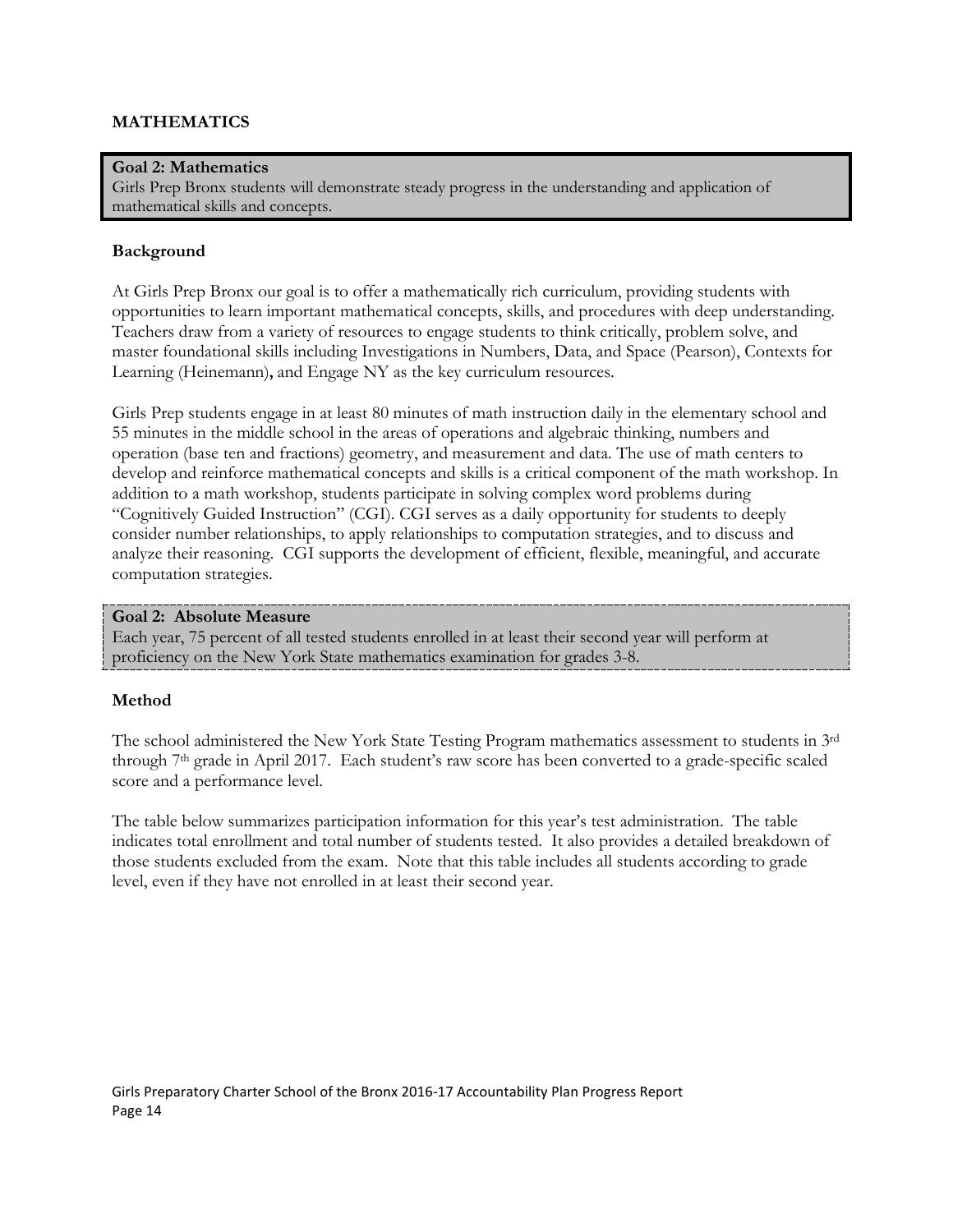| Grade | <b>Total Tested</b> |     | Total      |        |          |
|-------|---------------------|-----|------------|--------|----------|
|       |                     | IEP | <b>ELL</b> | Absent | Enrolled |
|       | 75                  |     |            |        | 76       |
|       | 75                  |     |            | 2      | 77       |
|       | 72                  |     |            |        | 77       |
| ∩     | 80                  |     |            |        | 87       |
|       | 98                  |     |            |        | 99       |
| 8     | 83                  |     |            | 10     | 93       |
| All   | 483                 |     |            | 26     | 509      |

### **2016-17 State Mathematics Exam Number of Students Tested and Not Tested**

#### **Results**

38% of Girls Prep students enrolled in at least their second year were proficient on the NYS mathematics examination.

|        |         | All Students | Enrolled in at least their Second Year |        |  |
|--------|---------|--------------|----------------------------------------|--------|--|
| Grades |         | Number       |                                        | Number |  |
|        | Percent | Tested       | Percent                                | Tested |  |
| 3      | 57%     | 75           | 58%                                    | 65     |  |
| 4      | 40%     | 75           | 41%                                    | 67     |  |
| 5      | 34%     | 72           | 33%                                    | 65     |  |
| 6      | 35%     | 80           | 34%                                    | 58     |  |
| 7      | 34%     | 98           | 35%                                    | 97     |  |
| 8      | 28%     | 83           | 29%                                    | 82     |  |
| All    | 38%     | 483          | 38%                                    | 434    |  |

# **Performance on 2016-17 State Mathematics Exam By All Students and Students Enrolled in At Least Their Second Year**

#### **Evaluation**

Girls Prep Bronx did not meet the accountability measure of 75 percent of students enrolled in at least their second year achieving proficiency.

<span id="page-15-0"></span> <sup>5</sup> $5\overline{)}$ 

Girls Preparatory Charter School of the Bronx 2016-17 Accountability Plan Progress Report Page 15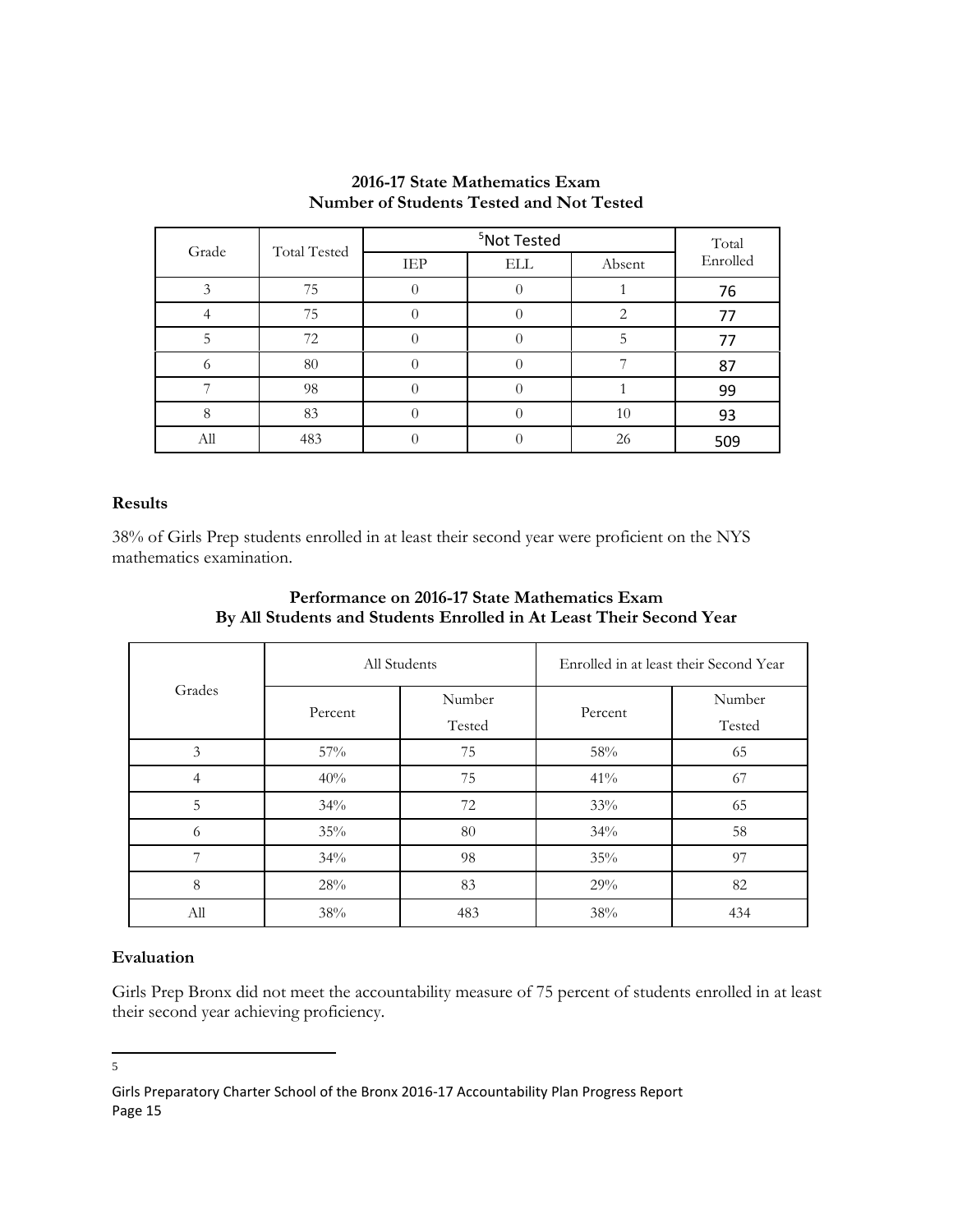#### **Additional Evidence**

The below table indicates that the percentage of students in at least their second year achieving proficiency decreased by 2% from 2015-16 to 2016-17.

|                | Percent of Students Enrolled in At Least Their Second Year Achieving Proficiency |                  |         |                  |         |                  |         |                  |  |  |
|----------------|----------------------------------------------------------------------------------|------------------|---------|------------------|---------|------------------|---------|------------------|--|--|
| Grade          | 2013-14                                                                          |                  |         | 2014-15          |         | 2015-16          | 2015-16 |                  |  |  |
|                | Percent                                                                          | Number<br>Tested | Percent | Number<br>Tested | Percent | Number<br>Tested | Percent | Number<br>Tested |  |  |
| 3              | 53%                                                                              | 70               | 55%     | 69               | 38%     | 68               | 58%     | 65               |  |  |
| $\overline{4}$ | 48%                                                                              | 63               | 49%     | 66               | 46%     | 72               | 41%     | 67               |  |  |
| 5              | 32%                                                                              | 57               | 36%     | 72               | 41%     | 66               | 33%     | 65               |  |  |
| 6              | N/A                                                                              | N/A              | 30%     | 66               | 40%     | 63               | 34%     | 58               |  |  |
| 7              | N/A                                                                              | N/A              | N/A     | N/A              | $21\%$  | 96               | 35%     | 97               |  |  |
| 8              | N/A                                                                              | N/A              | N/A     | N/A              | N/A     | N/A              | 29%     | 82               |  |  |
| All            | 45%                                                                              | 190              | 43%     | 273              | 36%     | 365              | 38%     | 434              |  |  |

# **Mathematics Performance by Grade Level and School Year**

# **Goal 2: Absolute Measure**

Each year, the school's aggregate Performance Level Index (PLI) on the State mathematics exam will meet the Annual Measurable Objective (AMO) set forth in the state's NCLB accountability system.

# **Method**

The federal No Child Left Behind law holds schools accountable for making annual yearly progress towards enabling all students to be proficient. As a result, the state sets an AMO each year to determine if schools are making satisfactory progress toward the goal of proficiency in the state's learning standards in mathematics. To achieve this measure, all tested students must have a Performance Level Index (PLI) value that equals or exceeds the 2016-17 mathematics AMO of 86. The PLI is calculated by adding the sum of the percent of all tested students at Levels 2 through 4 with the sum of the percent of all tested students at Levels 3 and 4. Thus, the highest possible PLI is 200.[6](#page-16-0)

# **Results**

Girls Prep Bronx's performance index for mathematics was 114 in the 2016-17 school year. This exceeds the AMO of 86.

<span id="page-16-0"></span>Girls Preparatory Charter School of the Bronx 2016-17 Accountability Plan Progress Report Page 16  $^6$  In contrast to NYSED's Performance Index, the PLI does not account for year-to-year growth toward proficiency.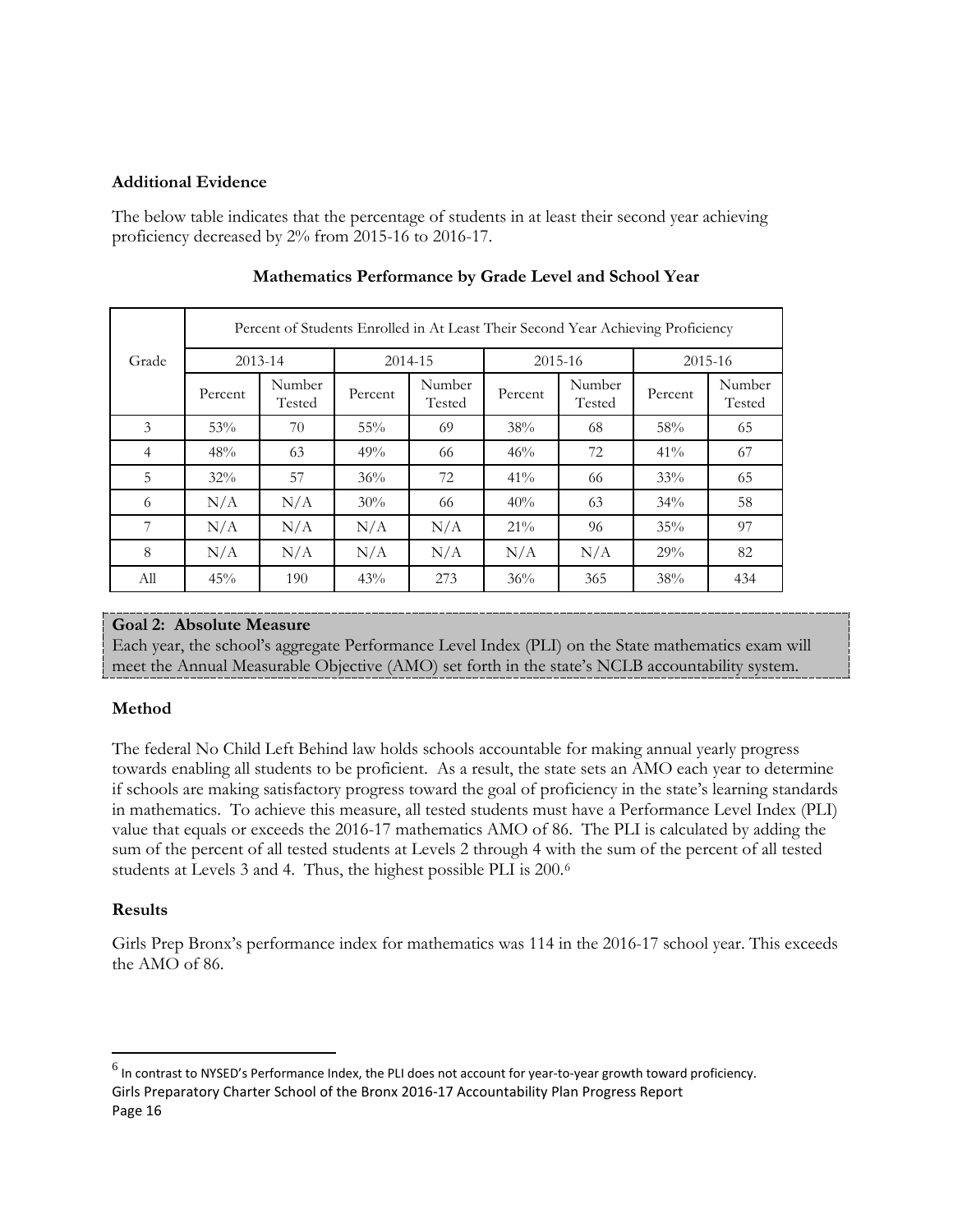#### **Mathematics 2016-17 Performance Level Index (PLI)**

| Number in |         | Percent of Students at Each Performance Level |         |  |         |  |         |     |     |
|-----------|---------|-----------------------------------------------|---------|--|---------|--|---------|-----|-----|
| Cohort    | Level 1 |                                               | Level 2 |  | Level 3 |  | Level 4 |     |     |
| 438       | 24%     |                                               | 38%     |  | 27%     |  | $11\%$  |     |     |
|           |         |                                               |         |  |         |  |         |     |     |
|           | PI      | $=$                                           | 38      |  | 27      |  |         |     | 76  |
|           |         |                                               |         |  | 27      |  |         | $=$ | 38  |
|           |         |                                               |         |  |         |  | PЫ      |     | 114 |

#### **Evaluation**

Girls Prep Bronx exceeded the Annual Measurable Objective by 28 points in 2016-17.

#### **Goal 2: Comparative Measure**

Each year, the percent of all tested students who are enrolled in at least their second year and performing at proficiency on the state mathematics exam will be greater than that of all students in the same tested grades in the local school district.

#### **Method**

A school compares tested students enrolled in at least their second year to all tested students in the surrounding public school district. Comparisons are between the results for each grade in which the school had tested students in at least their second year at the school and the total result for all students at the corresponding grades in the school district.[7](#page-17-0)

#### **Results**

Students enrolled in at least their second year at Girls Prep Bronx outperformed those of their host district, NYC Community District 8.

|       | Percent of Students at Proficiency |                                                          |                         |               |  |  |  |
|-------|------------------------------------|----------------------------------------------------------|-------------------------|---------------|--|--|--|
| Grade |                                    | Charter School Students In At Least 2 <sup>nd</sup> Year | All District 8 Students |               |  |  |  |
|       | Percent                            | Number Tested                                            | Percent                 | Number Tested |  |  |  |
|       | 58%                                | 65                                                       | 30%                     | 2125          |  |  |  |
|       | 41%                                | 67                                                       | 26%                     | 2175          |  |  |  |
| 5     | 33%                                | 65                                                       | 30%                     | 2207          |  |  |  |
|       | 34%                                | 58                                                       | 23%                     | 2156          |  |  |  |
|       | 35%                                | 97                                                       | 19%                     | 1904          |  |  |  |
| 8     | 29%                                | 82                                                       | 16%                     | 2048          |  |  |  |
| All   | 38%                                | 434                                                      | 26%                     | 12615         |  |  |  |

# **2016-17 State Mathematics Exam Charter School and District Performance by Grade Level**

<span id="page-17-0"></span> $7$  Schools can acquire these data when the New York State Education Department releases its Access database containing grade level ELA and math test results for all schools and districts statewide. The NYSED announces the release of the data on its News [Release webpage.](http://www.oms.nysed.gov/press/)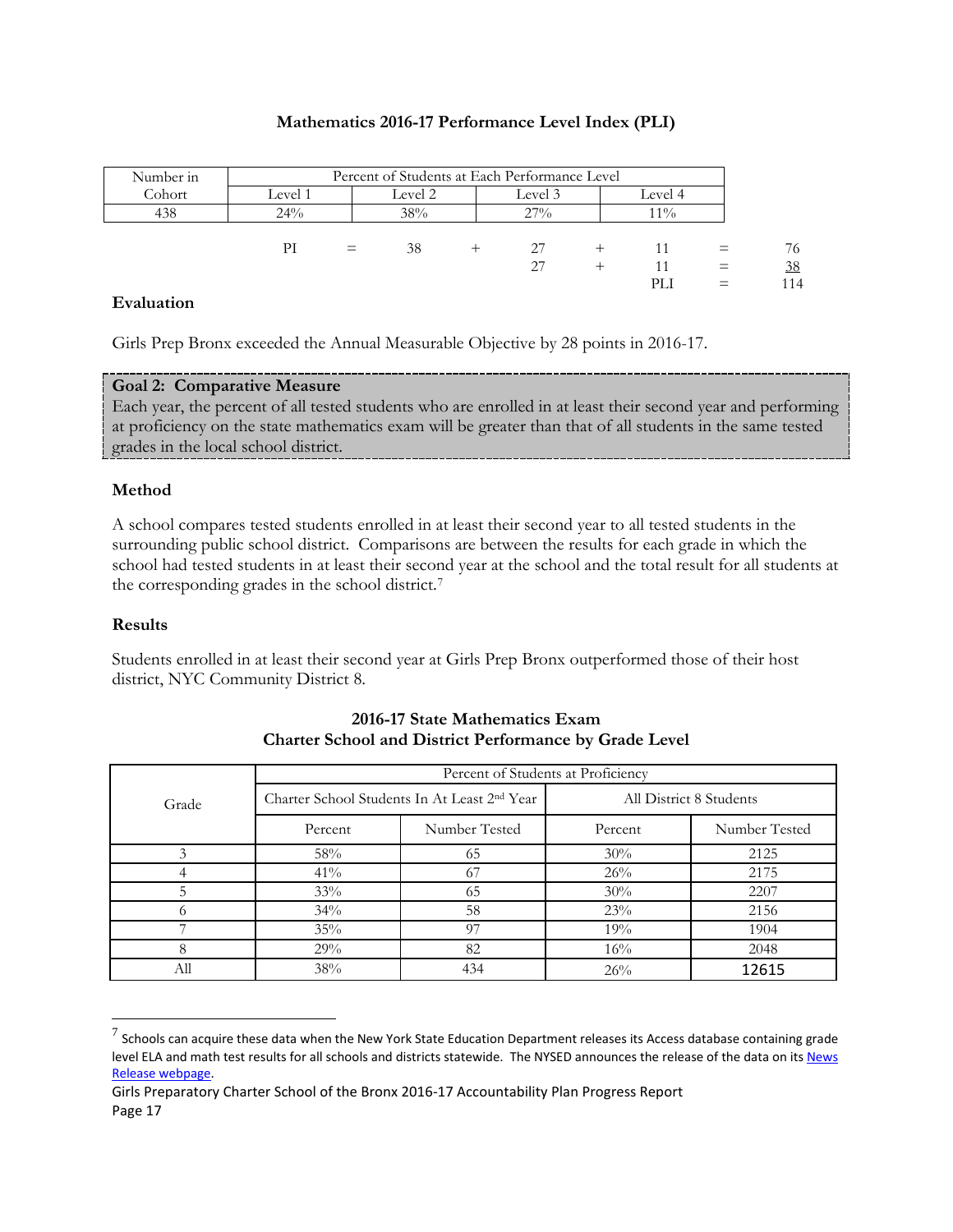#### **Evaluation**

Girls Prep Bronx met the accountability measure requiring that students who are enrolled in at least their second year and performing at proficiency on the state mathematics exam to be greater than that of all students in the same tested grades in the local school district.

#### **Additional Evidence**

The below table demonstrates that Girls Prep Bronx students have outperformed the students of the school's host district, District 8, in each of the last 4 years.

|       | Percent of Students Enrolled in at Least their Second Year Who Are at Proficiency Compared to Local<br>District Students |            |                            |            |                            |            |                            |            |  |  |  |
|-------|--------------------------------------------------------------------------------------------------------------------------|------------|----------------------------|------------|----------------------------|------------|----------------------------|------------|--|--|--|
| Grade | 2013-14                                                                                                                  |            | 2014-15                    |            | 2015-16                    |            | 2015-16                    |            |  |  |  |
|       | Girls Prep<br><b>Bronx</b>                                                                                               | District 8 | Girls Prep<br><b>Bronx</b> | District 8 | Girls Prep<br><b>Bronx</b> | District 8 | Girls Prep<br><b>Bronx</b> | District 8 |  |  |  |
| 3     | 53%                                                                                                                      | 26%        | $55\%$                     | 28%        | 38%                        | 27%        | 58%                        | 30%        |  |  |  |
| 4     | 48%                                                                                                                      | 28%        | 48%                        | 25%        | 46%                        | 30%        | 41%                        | 26%        |  |  |  |
| 5     | $32\%$                                                                                                                   | 28%        | $36\%$                     | 29%        | $41\%$                     | 23%        | 33%                        | 30%        |  |  |  |
| 6     | N/A                                                                                                                      | N/A        | 30%                        | $21\%$     | 40%                        | $22\%$     | 34%                        | 23%        |  |  |  |
|       | N/A                                                                                                                      | N/A        | N/A                        | N/A        | $21\%$                     | 18%        | 35%                        | 19%        |  |  |  |
| 8     | N/A                                                                                                                      | N/A        | N/A                        | N/A        | N/A                        | N/A        | 29%                        | 16%        |  |  |  |
| All   | 45%                                                                                                                      | 27%        | 42%                        | 26%        | 36%                        | 24%        | 38%                        | 26%        |  |  |  |

# **Mathematics Performance of Charter School and Local District by Grade Level and School Year**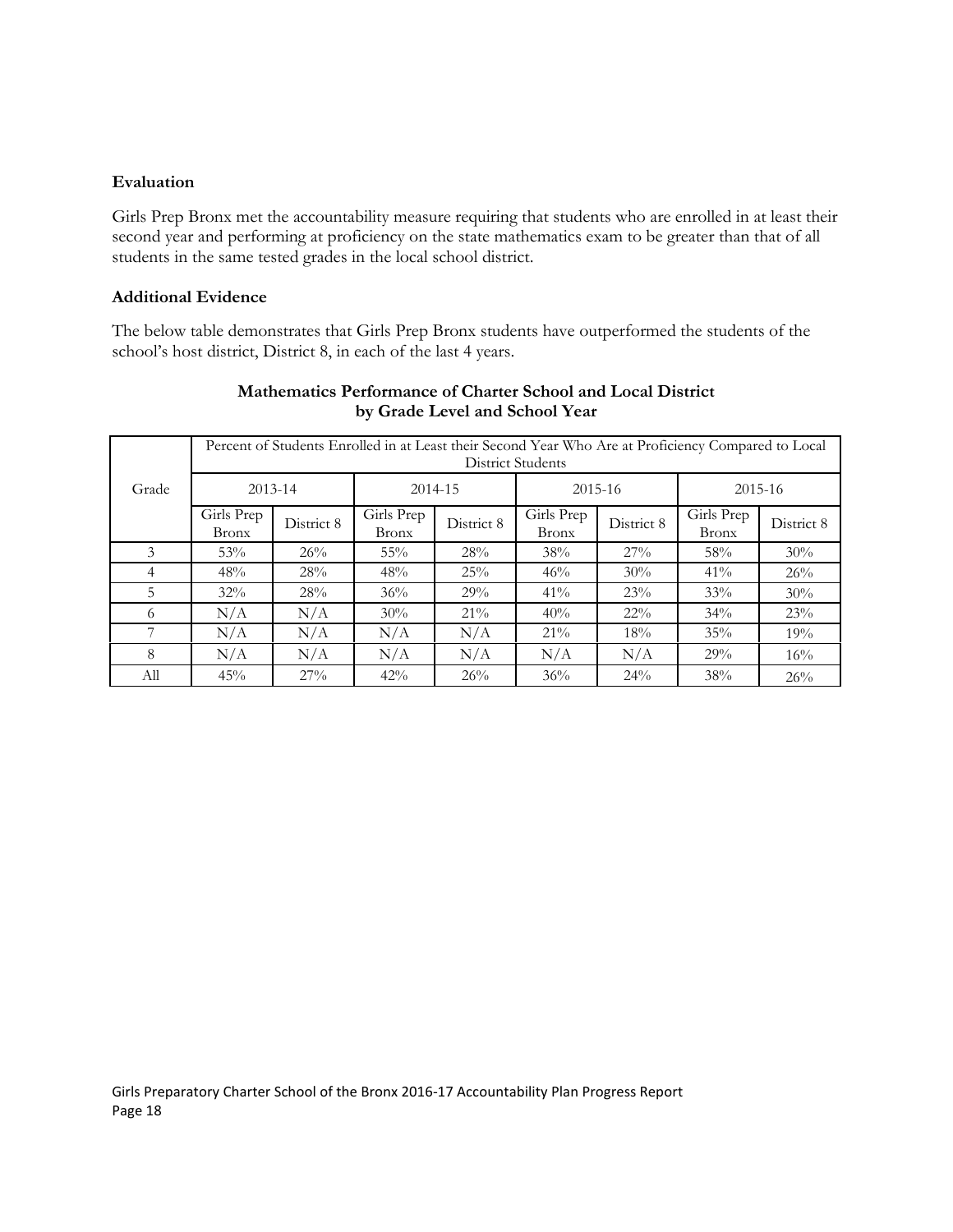#### **Goal 2: Comparative Measure**

Each year, the school will exceed its predicted level of performance on the state mathematics exam by an Effect Size of 0.3 or above (performing higher than expected to a small degree) according to a regression analysis controlling for students eligible for economically disadvantaged students among all public schools in New York State.[8](#page-19-0)

# **Method**

The Charter Schools Institute conducts a Comparative Performance Analysis, which compares the school's performance to demographically similar public schools state-wide. The Institute uses a regression analysis to control for the percentage of economically disadvantaged students among all public schools in New York State. The Institute compares the school's actual performance to the predicted performance of public schools with a similar economically disadvantaged percentage. The difference between the schools' actual and predicted performance, relative to other schools with similar economically disadvantaged statistics, produces an Effect Size. An Effect Size of 0.3 or performing higher than expected to a small degree is the requirement for achieving this measure.

Given the timing of the state's release of economically disadvantaged data and the demands of the data analysis, the 2016-17 analysis is not yet available. This report contains 2015-16 results, the most recent Comparative Performance Analysis available.

# **Results**

In 2015-16, Girls Prep Bronx's aggregate effect size in mathematics was 0.32.

| Grade | <b>Percent of</b><br><b>Economically</b><br><b>Disadvantaged</b> | <b>Number of</b><br><b>Students</b> | <b>Percent of Students</b><br>at Proficiency<br><b>Predicted</b><br><b>Actual</b> |      | <b>Difference</b><br>between Actual | <b>Effect Size</b> |
|-------|------------------------------------------------------------------|-------------------------------------|-----------------------------------------------------------------------------------|------|-------------------------------------|--------------------|
|       | <b>Students</b>                                                  | <b>Tested</b>                       |                                                                                   |      | and Predicted                       |                    |
|       | 82.9                                                             | 73                                  | 37                                                                                | 33.7 | 3.3                                 | 0.15               |
| 4     | 88.3                                                             | 74                                  | 45                                                                                | 29.6 | 15.4                                | 0.77               |
|       | 90.8                                                             | 71                                  | 39                                                                                | 22.9 | 16.1                                | 0.84               |
| 6     | 82.6                                                             | 103                                 | 30                                                                                | 25.8 | 4.2                                 | 0.21               |
|       | 75.7                                                             | 98                                  | 21                                                                                | 23.5 | $-2.5$                              | $-0.13$            |
| 8     |                                                                  |                                     |                                                                                   |      |                                     |                    |
| All   | 83.4                                                             | 419                                 | 33.3                                                                              | 26.8 | 6.5                                 | 0.32               |

# 2015-16 **Mathematics Comparative Performance by Grade Level**

Girls Preparatory Charter School of the Bronx 2016-17 Accountability Plan Progress Report Page 19

**School's Overall Comparative Performance:** Higher than expected to a meaningful degree

<span id="page-19-0"></span> <sup>8</sup> The Institute will continue using *economically disadvantaged* instead of *eligibility for free lunch* as the demographic variable in 2013-14. Schools should report previous year's results using reported free-lunch statistics.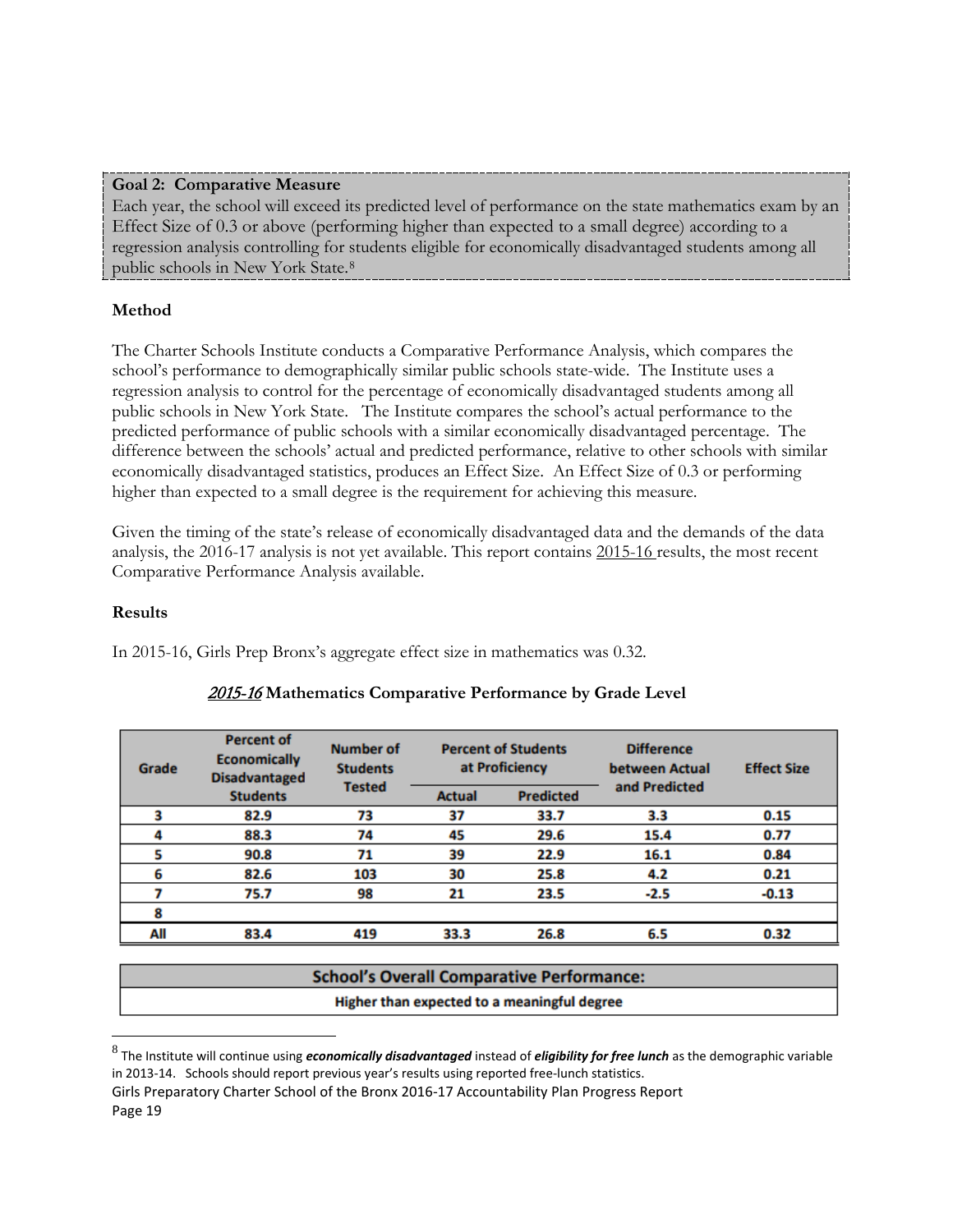# **Evaluation**

In 2014-15, Girls Prep Bronx met this accountability plan goal. Girls Prep's effect size is not yet available for 2015-16, the year relevant to this analysis.

# **Additional Evidence**

Girls Prep Bronx has had a positive effect size for each of the last five years.

| School<br>Year | Grades | Percent<br>Eligible for<br>Free Lunch | Number<br>Tested | Actual | Predicted | Effect<br>Size |
|----------------|--------|---------------------------------------|------------------|--------|-----------|----------------|
| 2011-12        | $K-3$  | 73.7                                  | 73               | 53.4   | 49.6      | 0.20           |
| 2012-13        | $K-4$  | 90.0                                  | 147              | 32.0   | 22.4      | 0.57           |
| 2013-14        | $K-5$  | 84.5                                  | 223              | 40.8   | 29.3      | 0.61           |
| 2014-15        | K-6    | 84.5                                  | 325              | 40.0   | 26.8      | 0.72           |
| 2015-16        | $K-7$  | 83.4                                  | 419              | 33.3   | 26.8      | 0.32           |

# **Mathematics Comparative Performance by School Year**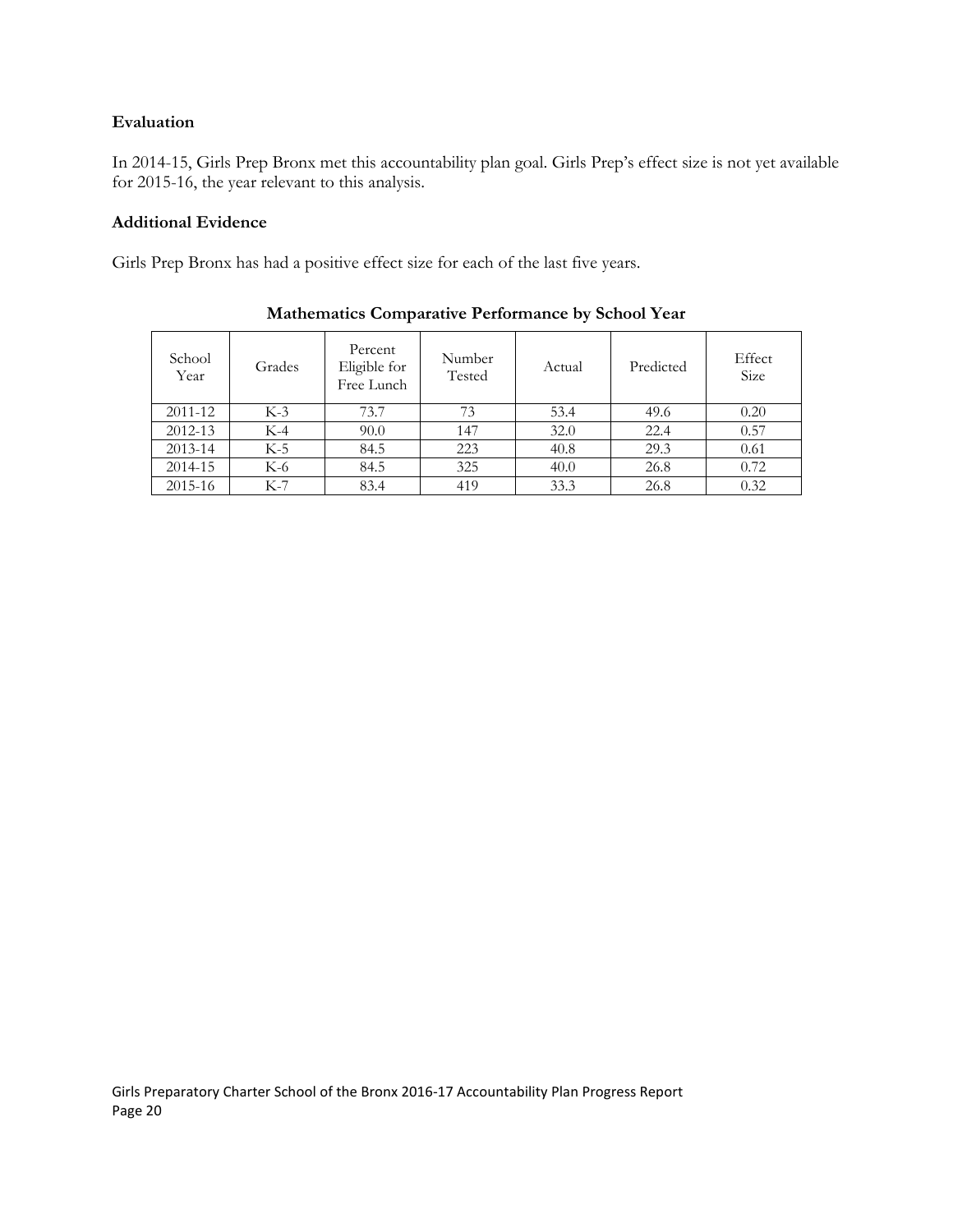#### **Goal 2: Growth Measure[9](#page-21-0)**

Each year, under the state's Growth Model, the school's mean unadjusted growth percentile in mathematics for all tested students in grades 4-8 will be above the state's unadjusted median growth percentile.

# **Method**

This measure examines the change in performance of the same group of students from one year to the next and the progress they are making in comparison to other students with the same score in the previous year. The analysis only includes students who took the state exam in 2016-17 and also have a state exam score in 2015-16 including students who were retained in the same grade. Students with the same 2015-16 scores are ranked by their 2016-17 scores and assigned a percentile based on their relative growth in performance (mean growth percentile). Students' growth percentiles are aggregated schoolwide to yield a school's mean growth percentile. In order for a school to perform above the statewide median, it must have a mean growth percentile greater than 50.

In 2016-17, Girls Prep Bronx's mean unadjusted growth percentile was 55. This is lower than the state's unadjusted median growth percentile of 50.0

| Grade | <b>Mean Growth Percentile</b> |                      |  |  |  |
|-------|-------------------------------|----------------------|--|--|--|
|       | School                        | Statewide<br>Average |  |  |  |
|       | 44                            | 50                   |  |  |  |
| 5     | 39                            | 50                   |  |  |  |
| 6     | 47                            | 50                   |  |  |  |
|       | 67                            | 50                   |  |  |  |
| 8     | 74                            | 50                   |  |  |  |
| All   | 55                            | 50                   |  |  |  |

# **2016-17 Mathematics Mean Growth Percentile by Grade Level**

# **Evaluation**

In 2016-17, Girls Prep Bronx did met this accountability plan goal.

Girls Preparatory Charter School of the Bronx 2016-17 Accountability Plan Progress Report Page 21

<span id="page-21-0"></span> $9$  See Guidelines fo[r Creating a SUNY Accountability Plan](http://www.newyorkcharters.org/operate/first-year-schools/accountability-plan/) for an explanation.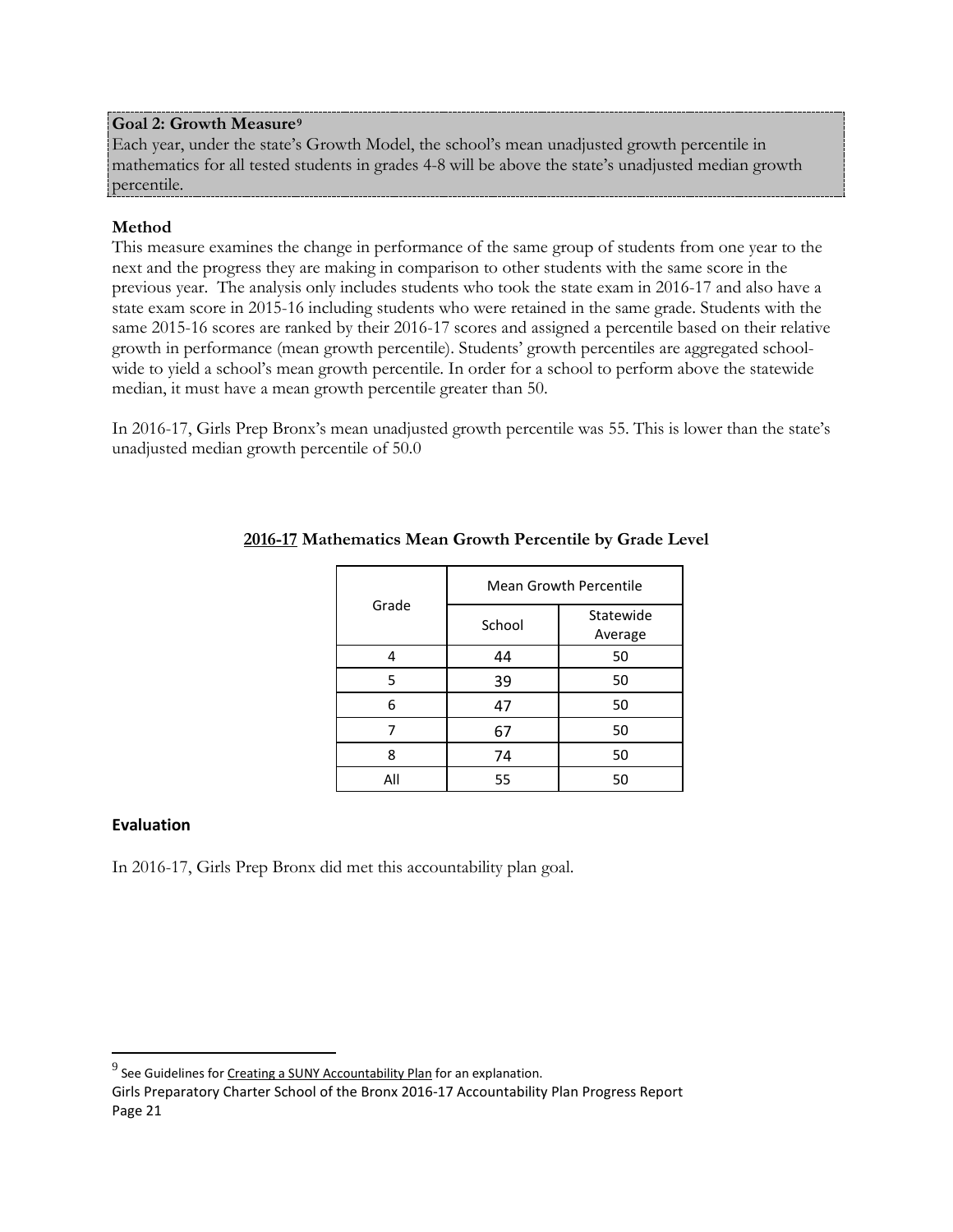|       | Mean Growth Percentile |         |         |         |  |  |
|-------|------------------------|---------|---------|---------|--|--|
| Grade | 2013-13                | 2014-15 | 2015-16 | 2016-17 |  |  |
| 4     |                        | 48.5    | 32      | 44      |  |  |
| 5     |                        | 51.5    | 44      | 39      |  |  |
| 6     |                        | 52      | 45      | 47      |  |  |
|       |                        | N/A     | 44      | 67      |  |  |
| 8     |                        | N/A     | N/A     | 74      |  |  |
| All   |                        | 51      | 41      | 55      |  |  |

# **Mathematics Mean Growth Percentile by Grade Level and School Year**

# **Summary of the Mathematics Goal**

We are committed to providing the resources needed for our students to become proficient mathematicians. Girls Prep Bronx is committed to a culture of continuous improvement where student achievement and success has no limit.

In 2016-17, Girls Prep Bronx achieved 4 out of the 5 possible measures for evaluation. Below we have outlined an action plan to implement in the coming year. This plan includes programs and processes that have proven to be successful and new strategies that address our observable gaps.

Like the overwhelming majority of charter schools in New York City, Girls Prep Bronx did not meet the goal of 75 percent proficiency in 2016-17. However, our growth data gives us confidence that we are on a predictive path to attaining that goal in the future.

| Type        | <b>Measure</b>                                                                                                                                                                                                                                                                                                                                                                   | <b>Outcome</b>  |
|-------------|----------------------------------------------------------------------------------------------------------------------------------------------------------------------------------------------------------------------------------------------------------------------------------------------------------------------------------------------------------------------------------|-----------------|
| Absolute    | Each year, 75 percent of all tested students who are enrolled in at least their<br>second year will perform at proficiency on the New York State mathematics<br>exam for grades 3-8.                                                                                                                                                                                             | Did Not Achieve |
| Absolute    | Each year, the school's aggregate Performance Level Index (PLI) on the state<br>mathematics exam will meet that year's Annual Measurable Objective (AMO)<br>set forth in the state's NCLB accountability system.                                                                                                                                                                 | Achieved        |
| Comparative | Each year, the percent of all tested students who are enrolled in at least their<br>second year and performing at proficiency on the state mathematics exam will<br>be greater than that of students in the same tested grades in the local school<br>district.                                                                                                                  | Achieved        |
| Comparative | Each year, the school will exceed its predicted level of performance on the<br>state mathematics exam by an Effect Size of 0.3 or above (performing higher<br>than expected to a small degree) according to a regression analysis controlling<br>for economically disadvantaged students among all public schools in New York<br>State. (Using 2012-13 school district results.) | Achieved        |
| Growth      | Each year, under the state's Growth Model the school's mean unadjusted<br>growth percentile in mathematics for all tested students in grades 4-8 will be<br>above the state's unadjusted median growth percentile.                                                                                                                                                               | .chive          |

Girls Preparatory Charter School of the Bronx 2016-17 Accountability Plan Progress Report Page 22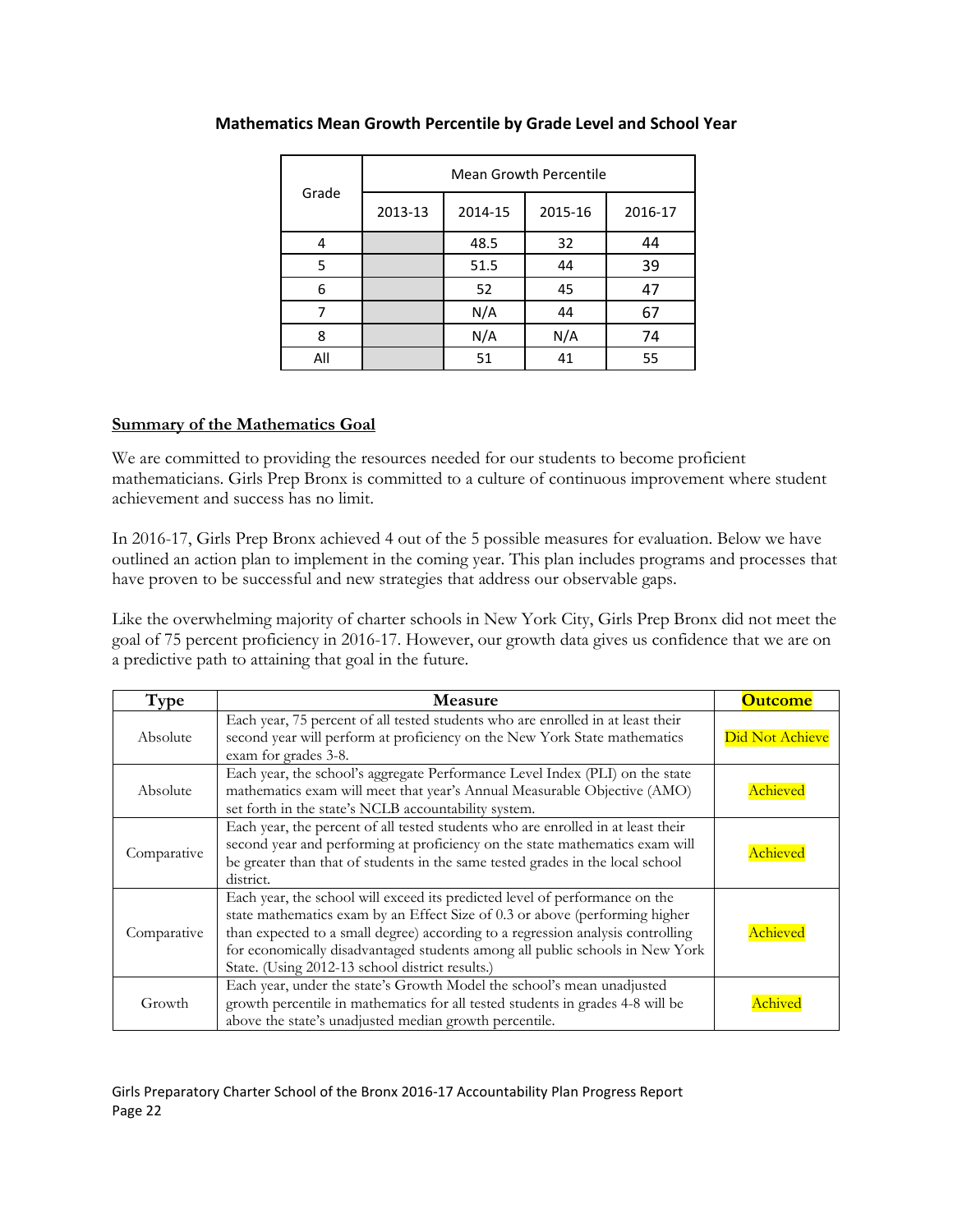#### **Action Plan**

#### **Increased Instructional Time**

In Grades K-4, we implemented a new 30 minute problem-solving block. Students will spend this time critically engaging with a single rigorous question, developing their own strategies and discussing them with peers and as a whole class. We have contracted with Dr. Stephanie Smith to implement Cognitively Guided Instruction (CGI) "Number Talks" during this problem-solving block. CGI has previously been implemented by other NYC charter schools that have seen substantial growth in math achievement as a result.

#### **Instruction**

The second key lever to drive academic improvement is to continue to refine our coaching and observation processes. This year, Girls Prep's full-time instructional leaders include an ELA coach, two Directors of Curriculum and Assessment, and our principals, who are our primary instructional leaders. All of these individuals will regularly observe teachers and provide instructional feedback. Grade team leaders will also conduct informal observations and peer observations. All observations will utilize the Danielson framework as our model of excellent teaching.

Girls Prep has invested in the TeachBoost platform to improve the quality of observation, coaching and evaluation. All teachers will receive a minimum of 15 short and 5 long classroom observations from their coach, which is the average reported by top-quartile schools on TNTP's Insight survey. Our coaching and observation program will also be supported through our partnership with TNTP. From the research literature on school improvement, we know that strong coaching and feedback is one of the highest-leverage strategies that a principal has to improve student achievement. TNTP will also organize Excellent School Visits to ensure our school leaders see best practice.

#### **Data & Assessment**

Girls Prep Bronx teachers and instructional leaders routinely collect and analyze a wide variety of qualitative and quantitative data in order to improve curriculum and instruction. Students are assessed using curricular-aligned, performance-based assessments as measures of absolute performance. These rigorous assessments require synthesis and high-level application of knowledge from all subject areas. Student growth is measured using the NWEA MAP and STEP assessment. Throughout the year, students take interim assessments aligned with our scope and sequence in mathematics and in English Language Arts.

#### **Leadership**

As outlined in the ELA action plan above, Public Prep has made added additional supports and made significant changes in network and school leadership with the aim of improving instructional leadership, adult learning, teacher coaching and development.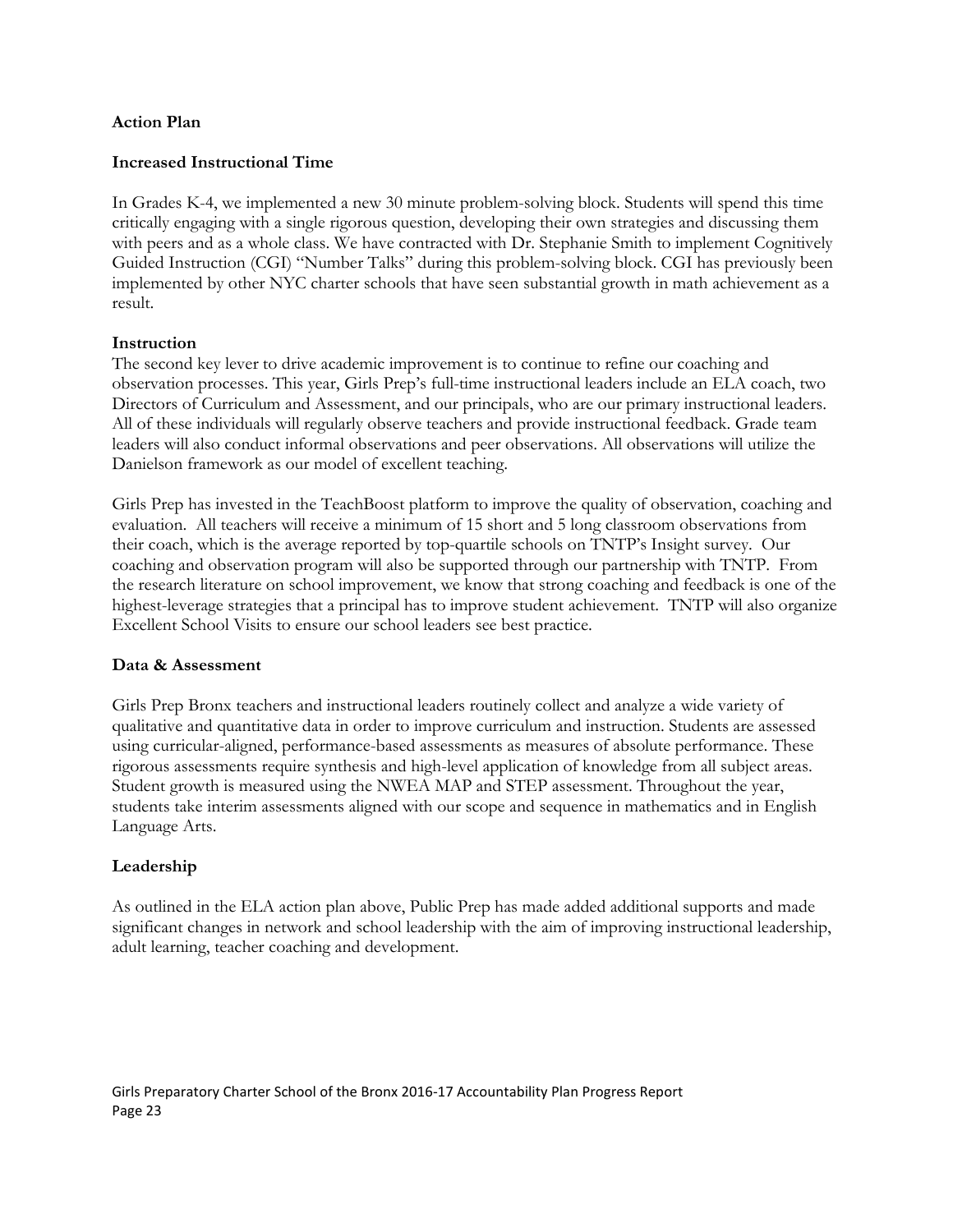# **SCIENCE**

### **Goal 3: Science**

Girls Prep Bronx students will demonstrate proficiency relevant to achievement in science.

#### **Background**

Science at Girls Prep allows students to explore the world through a hands-on, inquiry based approach. Throughout their years in school students will study physical, life, and earth science. Every student at Girls Prep takes science every day, which is taught in our dedicated science labs by subject specific teachers.

Science in kindergarten explores topics such as the five senses, changes in plants and animals through the seasons, taking care of the earth and magnetism. First grade topics include astronomy, the human body, animal diversity, properties of matter (solids and liquids), and light and sound. In second grade, students use the scientific process to learn about simple machines life cycles, and the symbiotic relationship of plants and animals among other topics.

As students move on to third grade, they build on their early childhood learning. Third grade students at Girls Prep Bronx complete an in-depth study of inherited traits, meteorology, ecology, and force and motion. As fourth graders, students delve into animals and plants in their environment, discover the properties of water, explore electrical energy and magnetism, and understand the impact that natural events have on our world. Fourth graders end the year participating in the NYS Science Written and Performance Assessment that focuses on knowledge gained throughout their elementary science program.

In fifth grade, students study ecosystems, classify living things, study the roots of scientific theory, and explore the stars and the solar system. Students build their reading, writing, and inquiry skills as they engage in projects and hands-on labs.

In every grade, teachers integrate opportunities for students to read and write about the content, skills, and processes developed through their inquiry work. Teachers use Delta Education FOSS science, the state standards, and the Next Gen Science Standards as the key resources in planning instruction.

#### **Goal 3: Absolute Measure**

Each year, 75 percent of all tested students enrolled in at least their second year will perform at proficiency on the New York State science examination.

#### **Method**

The school administered the New York State Testing Program science assessment to students in 4<sup>th</sup> and 8<sup>th</sup> grade in spring 2017. The school converted each student's raw score to a performance level and a grade-specific scaled score. The criterion for success on this measure requires students enrolled in at least their second year (defined as enrolled by BEDS day of the previous school year) to score at proficiency.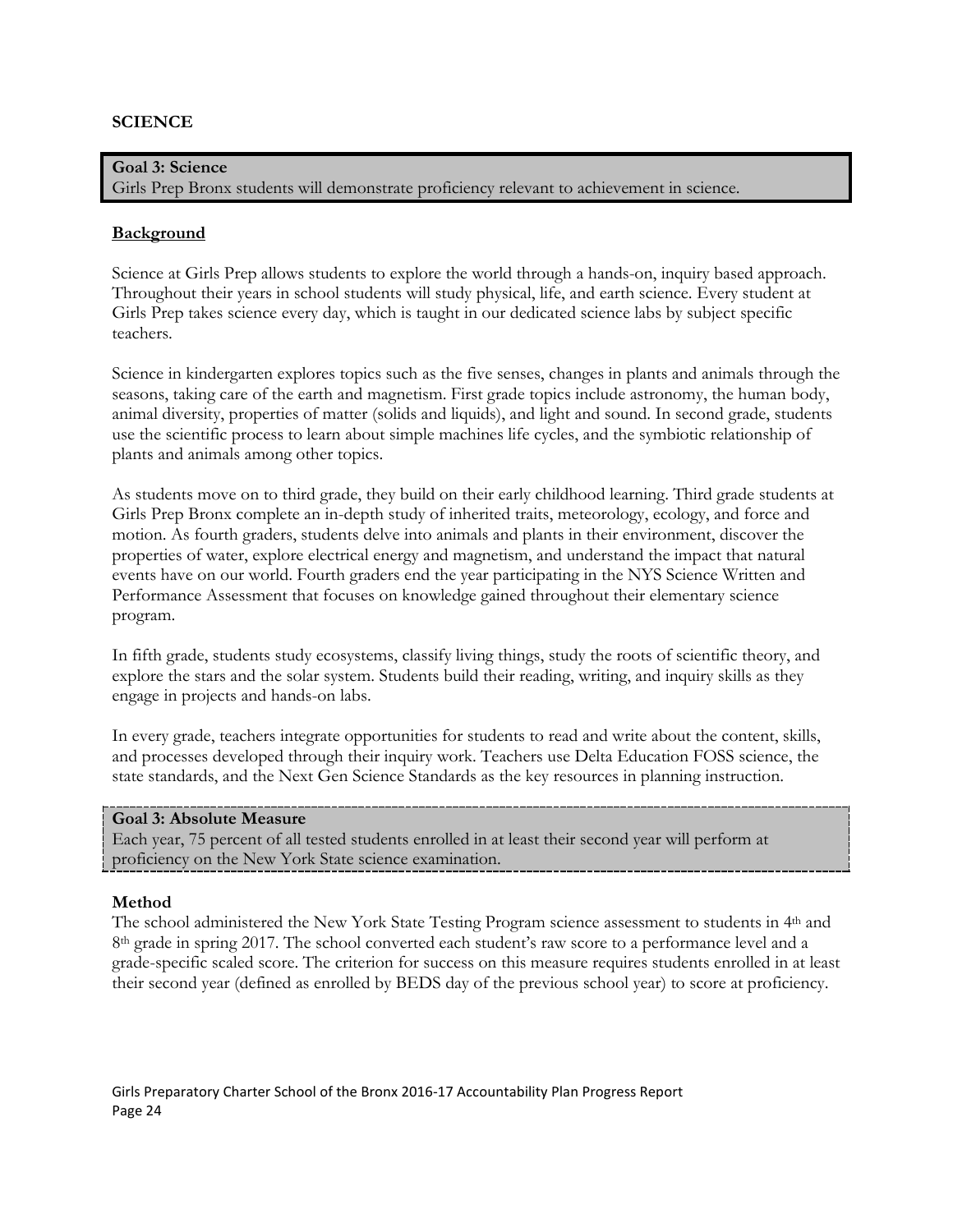#### **Results**

77% of Girls Prep students enrolled in at least their second year were proficient on the NYS science examination.

|       | Percent of Students at Proficiency |                                                             |                       |                  |  |  |
|-------|------------------------------------|-------------------------------------------------------------|-----------------------|------------------|--|--|
| Grade |                                    | Charter School Students In At<br>Least 2 <sup>nd</sup> Year | All District Students |                  |  |  |
|       | Percent                            | Number<br>Tested                                            | Percent               | Number<br>Tested |  |  |
|       | $97\%$                             | 66                                                          | N/A                   | N/A              |  |  |
|       | $62\%$                             | 84                                                          | N/A                   | N/A              |  |  |
|       | $77\%$                             | 150                                                         | $\rm N/A$             |                  |  |  |

### **Charter School Performance on 2016-17 State Science Exam By All Students and Students Enrolled in At Least Their Second Year**

#### **Evaluation**

Girls Prep Bronx met this accountability plan goal.

#### **Additional Evidence**

Girls Prep Bronx has met this accountability goal in each year that its students have been eligible to take the Grade 4 science assessment.

|             |         | Percent of Students Enrolled in At Least Their Second Year at Proficiency |         |                  |         |                  |             |                  |  |
|-------------|---------|---------------------------------------------------------------------------|---------|------------------|---------|------------------|-------------|------------------|--|
| $2013 - 14$ |         |                                                                           | 2014-15 |                  | 2015-16 |                  | $2015 - 16$ |                  |  |
| Grade       | Percent | Number<br>Tested                                                          | Percent | Number<br>Tested | Percent | Number<br>Tested | Percent     | Number<br>Tested |  |
|             | 81%     | 63                                                                        | 90%     | 67               | 99%     | 71               | $97\%$      | 66               |  |
| 8           | N/A     | N/A                                                                       | N/A     | N/A              | N/A     | N/A              | $62\%$      | 84               |  |
| All         | 81%     | 63                                                                        | 90%     | 67               | $99\%$  | 71               | $77\%$      | 150              |  |

**Science Performance by Grade Level and School Year**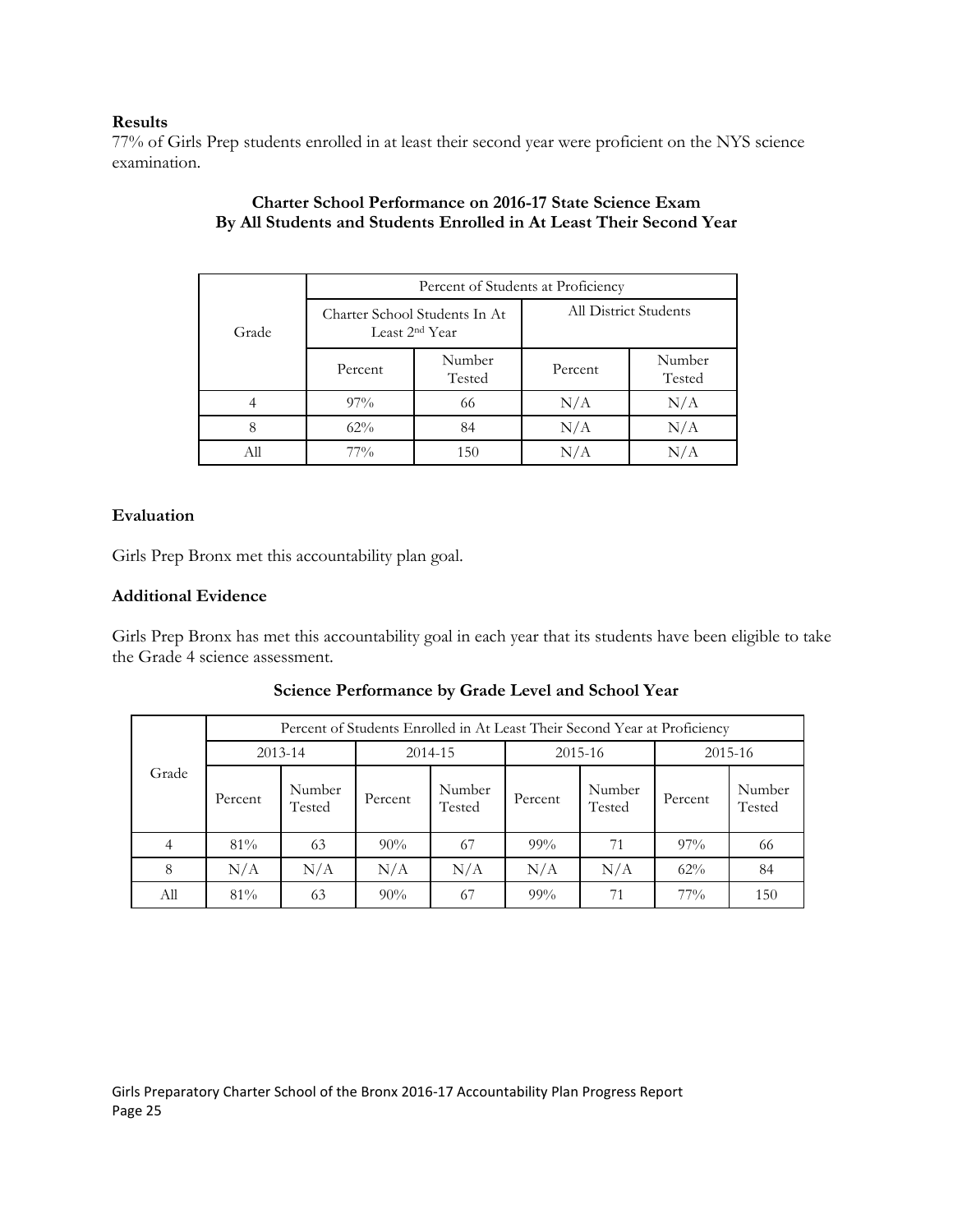#### **Goal 3: Comparative Measure**

Each year, the percent of all tested students enrolled in at least their second year and performing at proficiency on the state science exam will be greater than that of all students in the same tested grades in the local school district.

#### **Method**

The school compares tested students enrolled in at least their second year to all tested students in the surrounding public school district. Comparisons are between the results for each grade in which the school had tested students in at least their second year and the results for the respective grades in the local school district.

#### **Results**

Students enrolled in at least their second year at Girls Prep Bronx performed higher in 2015-16 than those in their host district, District 8, performed. Comparative data for 2016-17 has not yet been published.

|       | Percent of Students at Proficiency |        |                     |        |  |  |
|-------|------------------------------------|--------|---------------------|--------|--|--|
|       | Charter School Students In         |        | District 8 Students |        |  |  |
| Grade | At Least 2 <sup>nd</sup> Year      |        |                     |        |  |  |
|       | Percent                            | Number | Percent             | Number |  |  |
|       |                                    | Tested |                     | Tested |  |  |
|       | $97\%$                             | 66     | N/A                 | N/A    |  |  |
|       | 62%                                | 84     | N/A                 |        |  |  |
|       | 77%                                | 150    |                     |        |  |  |

#### **2016-17 State Science Exam Charter School and District Performance by Grade Level**

#### **Evaluation**

Girls Prep Bronx met all accountability plan goals in science.

#### **Additional Evidence**

Girls Prep Bronx met this accountability goal in each year that it has taken the science test.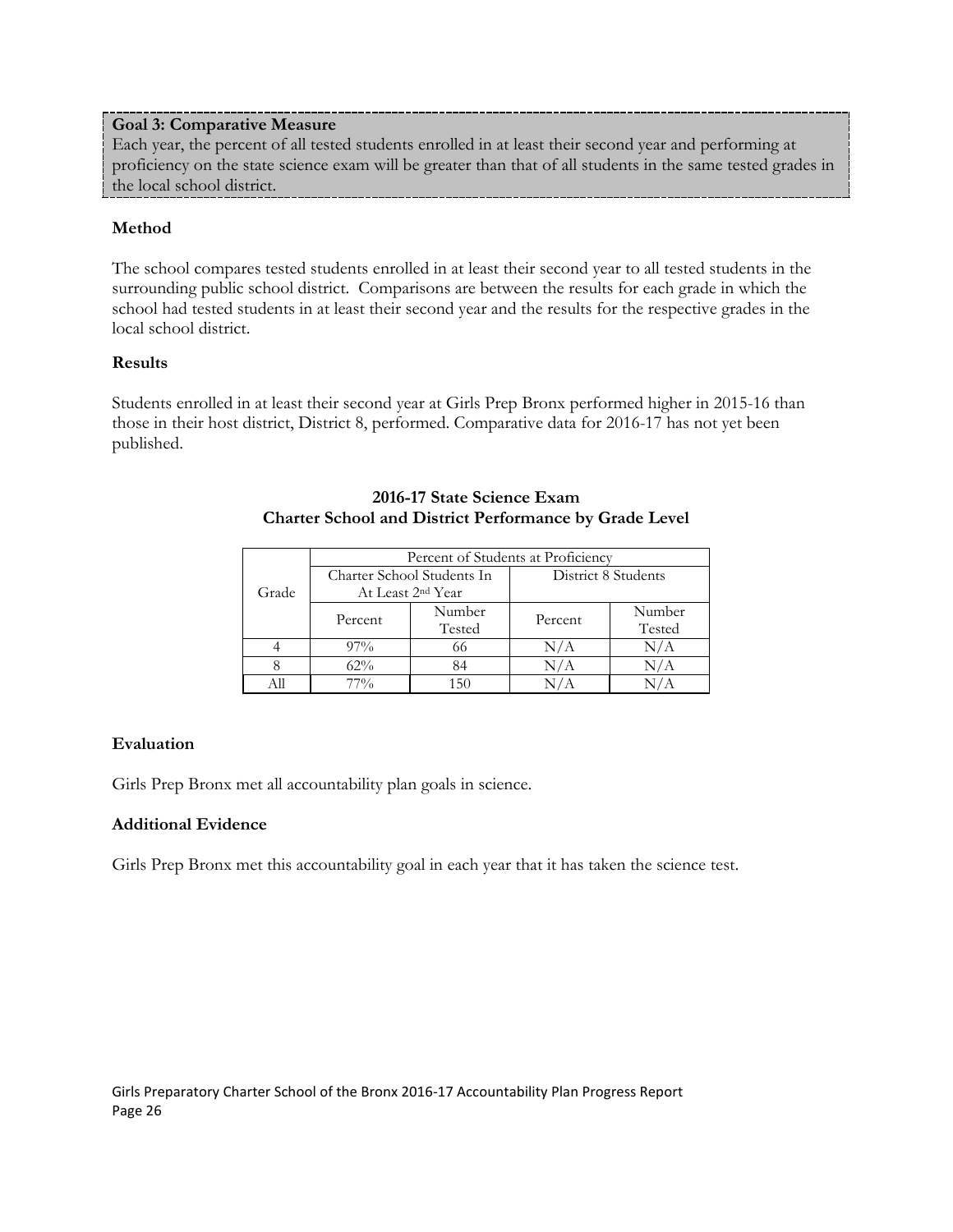|       | Percent of Charter School Students at Proficiency and Enrolled in At Least their Second Year<br>Compared to Local District Students |                          |                   |                   |                   |                   |                   |                   |
|-------|-------------------------------------------------------------------------------------------------------------------------------------|--------------------------|-------------------|-------------------|-------------------|-------------------|-------------------|-------------------|
| Grade |                                                                                                                                     | $2013 - 14$              |                   | 2014-15           |                   | $2015 - 16$       |                   | 2015-16           |
|       | Charter<br>School                                                                                                                   | Local<br><b>District</b> | Charter<br>School | Local<br>District | Charter<br>School | Local<br>District | Charter<br>School | Local<br>District |
| 4     | $81\%$                                                                                                                              | 79%                      | $90\%$            | 78%               | $99\%$            | 83%               | $97\%$            | N/A               |
| 8     | N/A                                                                                                                                 | N/A                      | N/A               | N/A               | N/A               | N/A               | 62%               | N/A               |
| Аll   | $81\%$                                                                                                                              | N/A                      | $90\%$            | 78%               | $99\%$            | 83%               | $77\%$            | N/A               |

# **Science Performance of Charter School and Local District by Grade Level and School Year**

# **Summary of the Science Goal**

Currently, Girls Prep Bronx has met one out of two science goals in 2016-17. Science Scores for District 8 have not yet been released to the public. Although our performance was relatively strong, we are not satisfied with our results, and will seek to enhance our instructional program to improve them in 2017-18

| Type        | <b>Measure</b>                                                                                                                                                                                                                                  | <b>Outcome</b> |
|-------------|-------------------------------------------------------------------------------------------------------------------------------------------------------------------------------------------------------------------------------------------------|----------------|
| Absolute    | Each year, 75 percent of all tested students enrolled in at least<br>their second year will perform at proficiency on the New York<br>State examination.                                                                                        | Achieved       |
| Comparative | Each year, the percent of all tested students enrolled in at least<br>their second year and performing at proficiency on the state<br>exam will be greater than that of all students in the same tested<br>grades in the local school district. | $\rm N/A$      |

# **Action Plan**

We will be looking critically at the alignment of our science curriculum to the Grade 4 NYS science test. Although we are confident that our curriculum covers all of the material necessary to succeed on the Grade 4 NYS science test, certain content areas may not receive appropriate emphasis or be taught in the appropriate sequence. We will seek to uncover and remedy any gaps in 2017-18.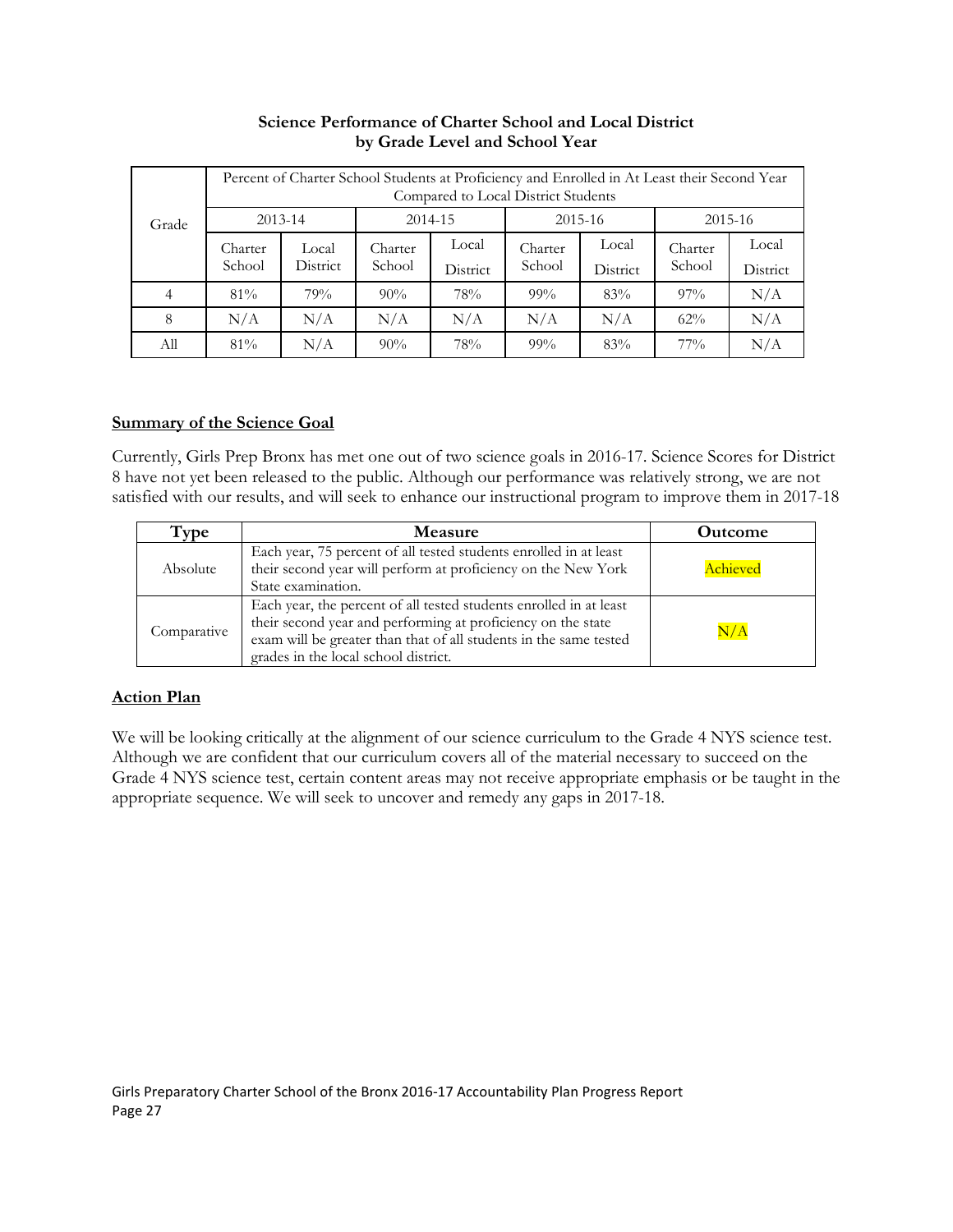#### **NCLB**

# **Goal 4: NCLB**

The school will be in Good Standing each year.

#### **Goal 4: Absolute Measure**

Under the state's NCLB accountability system, the school's Accountability Status is in good standing: the state has not identified the school as a Focus School nor determined that it has met the criteria to be identified as a local-assistance-plan school.

#### **Method**

Since *all* students are expected to meet the state's learning standards, the federal No Child Left Behind legislation stipulates that various sub-populations and demographic categories of students among all tested students must meet state proficiency standards. New York, like all states, established a system for making these determinations for its public schools. Each year the state issues School Report Cards. The report cards indicate each school's status under the state's No Child Left Behind (NCLB) accountability system.

#### **Results**

For the 2016-167 school year, Girls Prep Bronx was in Good Standing.

#### **Evaluation**

Girls Prep Bronx met this accountability goal.

| <b>NCLB</b> Status by Year |               |  |  |  |
|----------------------------|---------------|--|--|--|
| Year                       | <b>Status</b> |  |  |  |
| 2011-12                    | Good Standing |  |  |  |
| 2012-13                    | Good Standing |  |  |  |
| 2013-14                    | Good Standing |  |  |  |
| 2014-15                    | Good Standing |  |  |  |
| 2015-16                    | Good Standing |  |  |  |
| 2016-17                    | Good Standing |  |  |  |

#### **Additional Evidence**

Girls Prep Bronx has been in good standing for each year of the Accountability Period.